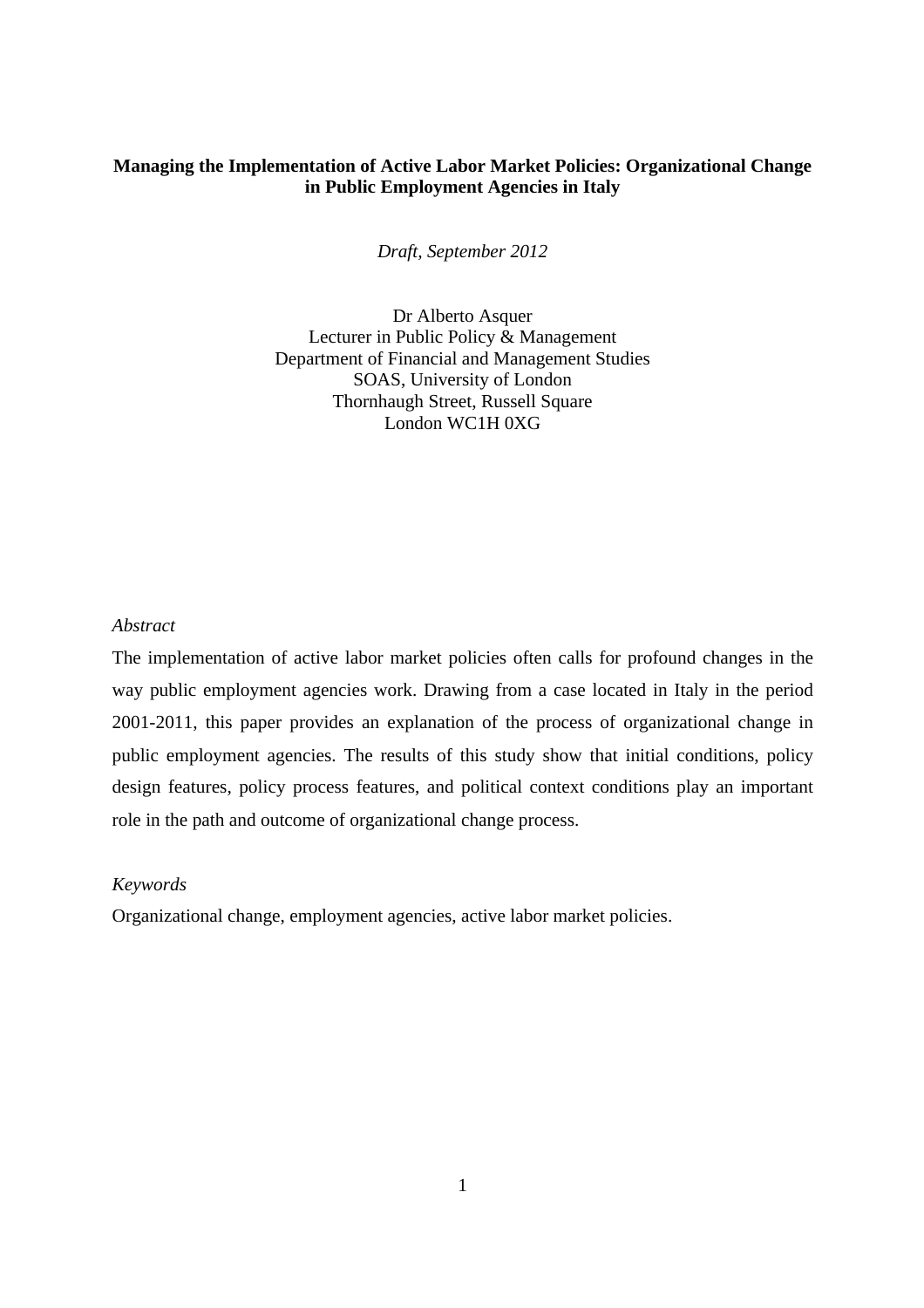## **Managing the Implementation of Active Labor Market Policies: Organizational Change in Public Employment Agencies in Italy**

## **INTRODUCTION**

 During last decades, several governments in the world intensified their efforts to deliver more effective labor policies, especially for tackling unemployment among the youth and the disadvantaged. Governmental programs in this area have often followed the prescriptions of so-called "active labor market policies" (ALMPs), which consist of as a wide range of tools intended to improve job-related skills of the unemployed, facilitate their access to the labor market, and assist the functioning of the labor market in general (while the socalled "passive labor market policies" generally consist of spending on income transfers) (Calmfors, 1994; Layard et al., 1991; Martin, 2000; OECD, 2003). Traditionally, public employment agencies (once generally established as branches of a central government department, such as the Ministry of Labor) mainly performed tasks related to the recognition of unemployment status, the disbursement of subsidies, and the inspection of compliance with employment rules. More recently, public employment agencies are also required to implement programs that are intended to increase the possibility that the unemployed may find a job, especially by strengthening their CVs and stimulating them to actively search for an occupation.

 Various studies have been done on the design and effectiveness of active labor market policies and programs (Boeri and Burda 1996; Petrongolo and Pissarides 2000; Hujer et al. 2006; Betcherman et al. 2004; Rogerson et al. 2004; Cahuc and Le Barbanchon 2008). This body of research, however, placed relatively little attention to issues that arise from the implementation of ALMPs, especially with respect to the organizational changes that take place when public employment agencies that have traditionally executed only "passive labor market policies" are required to perform novel statutory tasks related to the "active" ones. The introduction of ALMPs typically entails that public employment agencies need to develop the capacity to deliver services to the unemployed for which no expertise and practices had ever been accumulated in the past, including consulting, training, and job search and matching functions, occasionally in collaboration with other public agencies, private companies, and non-profit organizations such as vocational education and training centers,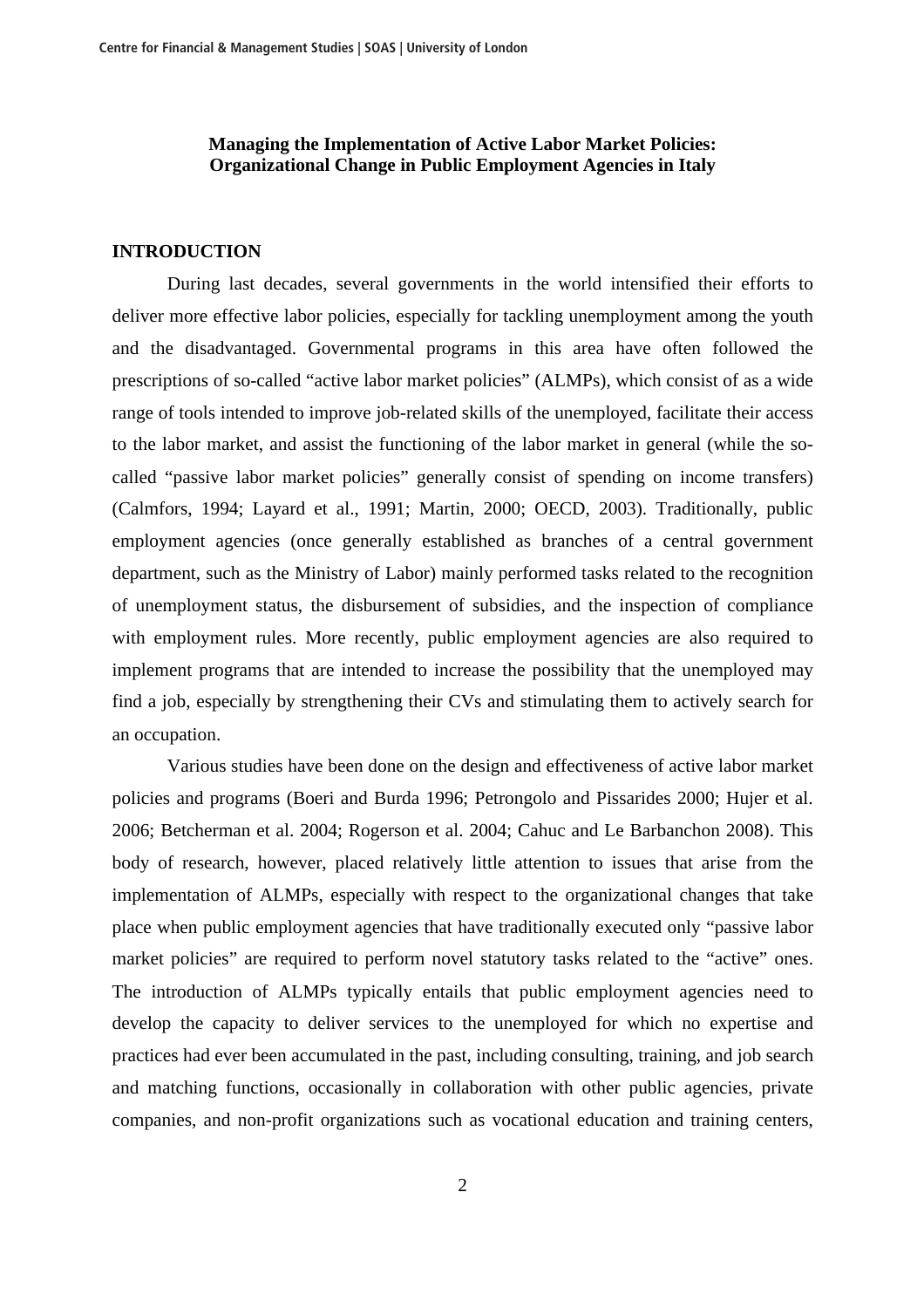charities, and headhunters (Lundin and Skedinger 2000). The implementation of ALMPs, then, involves organizational changes that call for considerable managerial efforts and political oversight.

 Several studies have highlighted that the process of organizational change in the public sector is affected by various managerial traits and context conditions, including features of the political environment (Armenakis and Bedeian, 1999; Bryson and Anderson, 2000; Burke, 2002; Carnall, 1995; Chackerian and Mavima, 2000; Kelman, 2005; Lawrence and Lorsch 1967; Thomas, 1983; Wise, 2002). The implementation of ALMPs, in this respect, is especially affected by the managerial capacity to change organizational processes and the influence of a supportive government executive. How exactly these factors result in the development of novel organizational routines, however, has not been fully specified yet, especially when the organizational change process takes place inconjuction with the decentralization of policy functions from the central to the sub-national level. Within this particular scenario, organizational change in the public sector may be *especially* sensible to managerial traits and political context conditions, with respect to alternative scenarios where the government retains closer control of the delivery of labor policy services. As we shall see, this study provides some support for the case that managerial traits and political context conditions (including conflicts between governments over the decentralization of functions to public agencies) play an important role in the path and outcome of organizational change process in the public sector.

 The central aim of this paper, broadly stated, is to contribute developing a theoretical account of the kind of organizational change in the public sector that takes place when public policy functions are devolved from the central to the sub-national level and public agencies' statutory tasks are significantly enlarged. This aim is pursued through a case study (Ragin and Becker 1992; Stake 1995; Yin 2003) of the episode of organizational change that took place in some public employment agencies in Sardinia, Italy, in 2001-2011. During this period, sub-national governments implemented a reform (Legislative Decree 180/2001) that provided the devolution of labor market policies from the central government to sub-national ones and the enlargement of statutory tasks charged to public employment agencies from the "traditional" to the "active" labor market policies. The implementation of the 2001 labor market policy reform entailed, in particular, the establishment of public employment agencies at the local level (*Centri per l'Impiego*, later also renamed *Centri Servizi per il Lavoro* or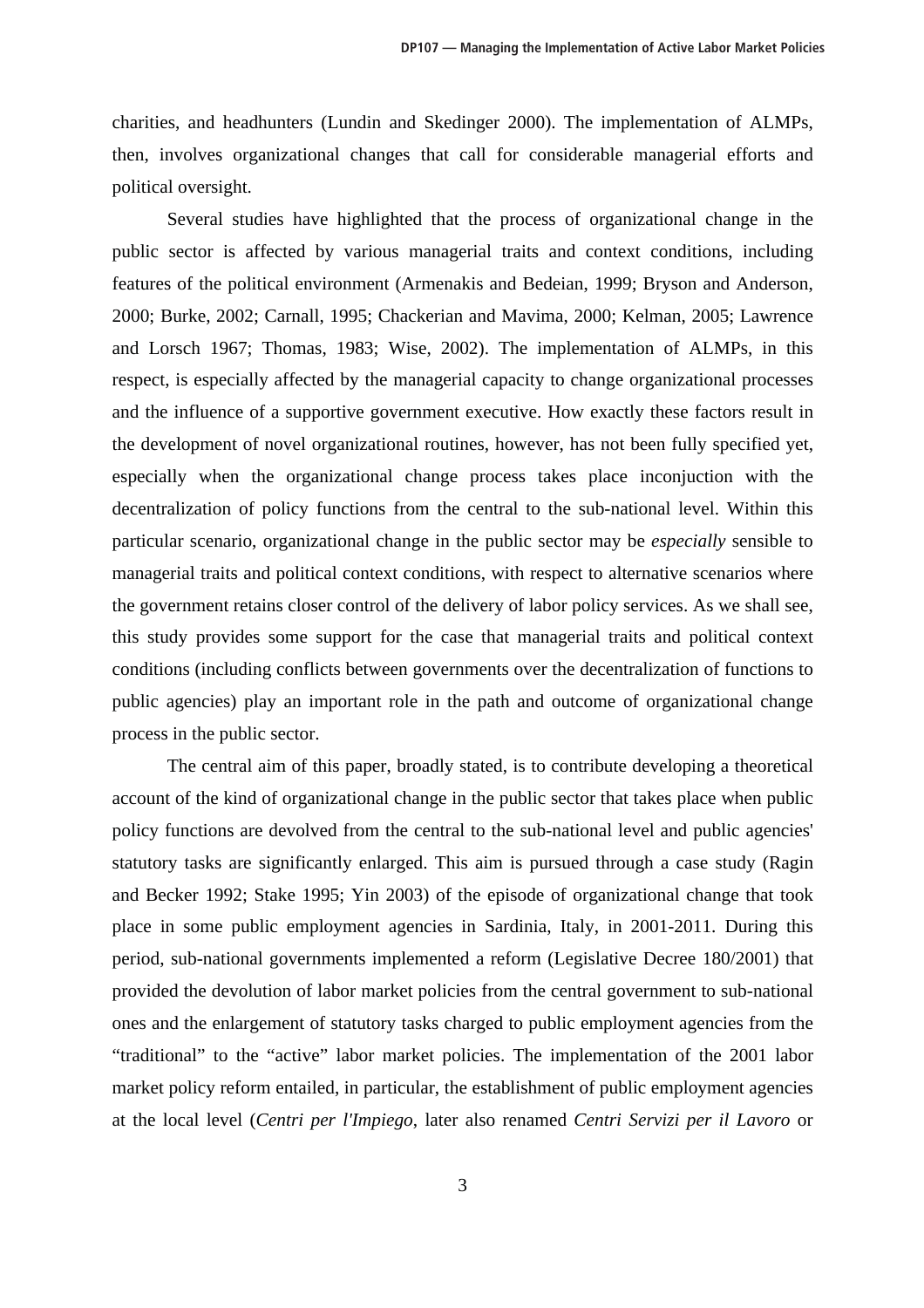CSL) in place of former local branches of the Ministry of Labor (*Sezioni Circoscrizionali per l'Impiego e il Collocamento in Agricoltura* or SCICA) and the development of organizational capabilities for delivering ALMP services.

 This paper provides, first, the theoretical background that justifies the central research question (namely, how does the process of organizational change of public employment agencies unfold), data collection, and analysis. The third section will narrate the episode of organizational change in public employment agencies in Sardinia in the period 2001-2011. Next section, then, presents an explanation for the path and outcome of the organizational change process in the selected public employment agencies. Finally, the last section discusses the research findings with respect to the existing theoretical arguments about the management of organizational change in the public sector and, in particular, the role of the institutional and temporal context on the path and outcome of organizational change processes.

## **ORGANIZATIONAL CHANGE IN THE PUBLIC SECTOR**

 Organizational change is an area of study that has traditionally attracted a considerable amount of interest, as witnessed by the copious volume of scholarly works done so far. While most of these works addressed general features of organizational change processes (March, 1981; Hannan and Freeman, 1984; Dawson, 1994; Barnett and Carroll, 1995; Armenakis and Bedeian, 1999; Weick and Quinn, 1999; Pettigrew et al., 2001), a more limited body of literature focused on specific traits of organizational change in the public sector. Empirical research on organizational change in the public sector (e.g., Pollitt, 1984; Hood et al., 1985; Hult, 1987; Coram and Burnes, 2001; Brown et al., 2003) has contributed to formulate general theoretical arguments about what accounts for success or failure of organizational change efforts. By and large, however, these works have not really consolidated into a shared account of what affects the path and outcome of change processes in public sector organizations yet (Thomas, 1993).

 An instance of how empirical research on organizational change in the public sector has not resulted in a consolidated body of knowledge so far is provided by the comparison between the studies of Fernandez and Rainey (2006) on the one hand, and those of Harrow (2001) and, relatedly, Davis et al. (1997) and Donaldson and Davis (1989, 1991) on the other one. Drawing from a vast review of the literature, Fernandez and Rainey (2006) identified eight factors that potentially contribute to the successful implementation of change in public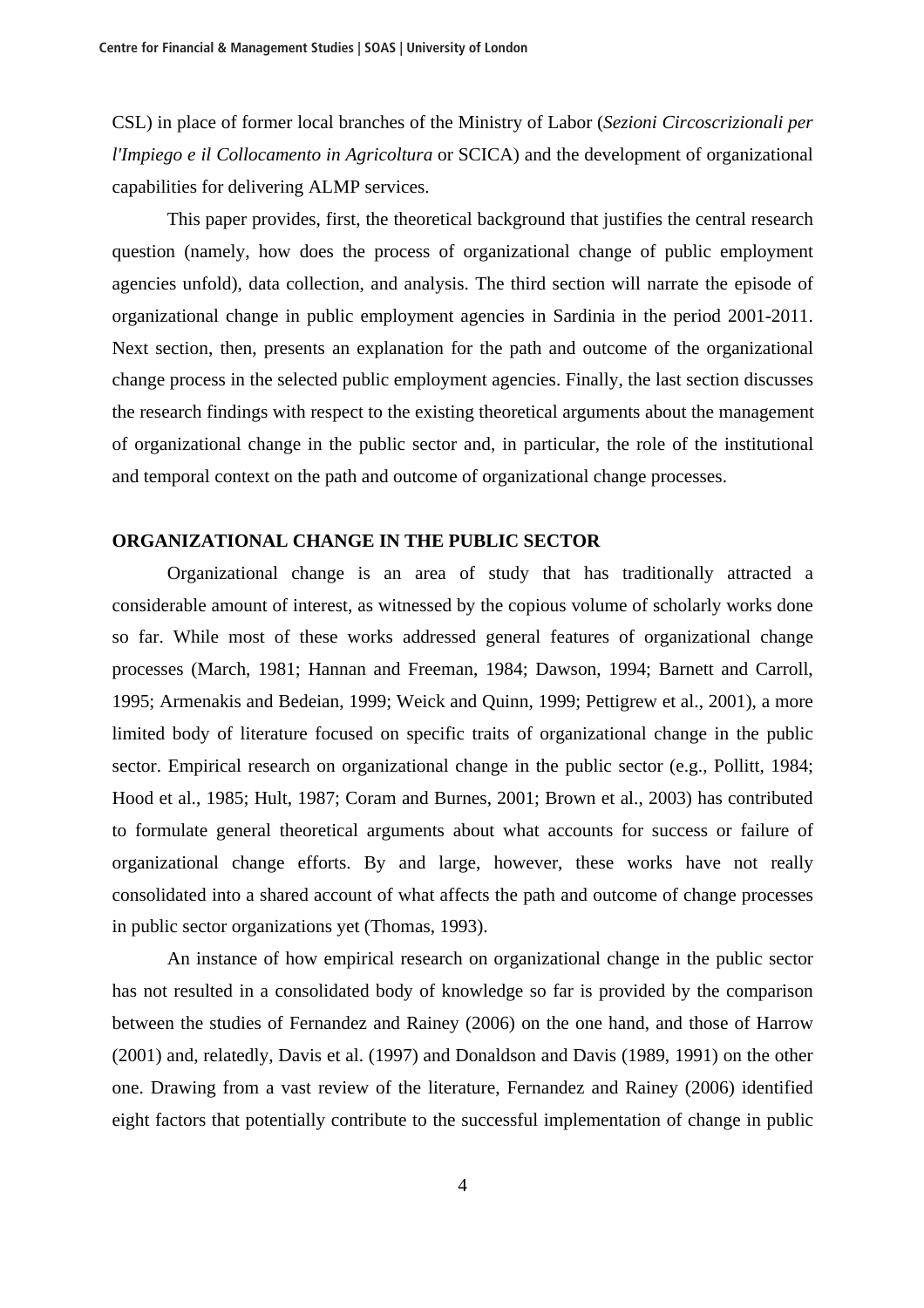sector organizations or to the making of the implementation of change smoother, namely ensuring the need for change, providing a strategic plan for change, building internal support for change overcoming resistance, ensuring top-management support and commitment, building external support from political overseers and key external stakeholders, providing resources, institutionalizing change, and pursuing comprehensive change. On the top of this, they called for further empirical research to be done for analyzing the interaction effects between these factors under particular contingent circumstances.

Within the discussion of the concept of "capacity building" in public organizations, Harrow (2001) highlighted that the so-called "stewardship theory" (Donaldson and Davis, 1989, 1991) provides a promising approach for understanding the emergence and effectiveness of organizational change processes. Stewardship theory holds that organizational processes (including organizational *change* processes) tend to reflect decision makers' perceptions of the best interests of groups. Relatedly, the theory underpins the argument that external political stakeholders generally seek to attain a viable and successful enterprise even in highly charged political environments. Differently from the argument of Fernandez and Rainey's (2006), then, the one built on stewardship theory would not really consider as an issue the one of securing external support from political overseers and key stakeholders for the sake of conducting effective organizational change processes. Also Harrow (2001), however, calls for further empirical research to attain a better understanding of the conditions that affect the relationship between political overseers and key stakeholders on the one hand, and the path and outcome of organizational change process on the other one.

 This paper aims to contribute to this line of inquiry by addressing the question of how the process of organizational change of public employment agencies (*Centri Servizi per il Lavoro* or CSL) located in Sardinia, Italy (particularly in the local governments of Cagliari, Quartu Sant'Elena, Assemini, and Senorbì) unfolded. The episode's initial conditions include the policy reform decision to devolve labor market policies from the central government to sub-national governments (regions and provinces) and the enlargement of statutory tasks of public employment agencies from the "traditional" to the "active" labor market policies. Process design features include the staffing of the CSL with new professionals and the design of novel organizational routines for delivering ALMP services. Political context conditions relate to the conflicting relationship between the region and the provinces about the allocation of competences on labor market policies and the issue image of the provinces as a kind of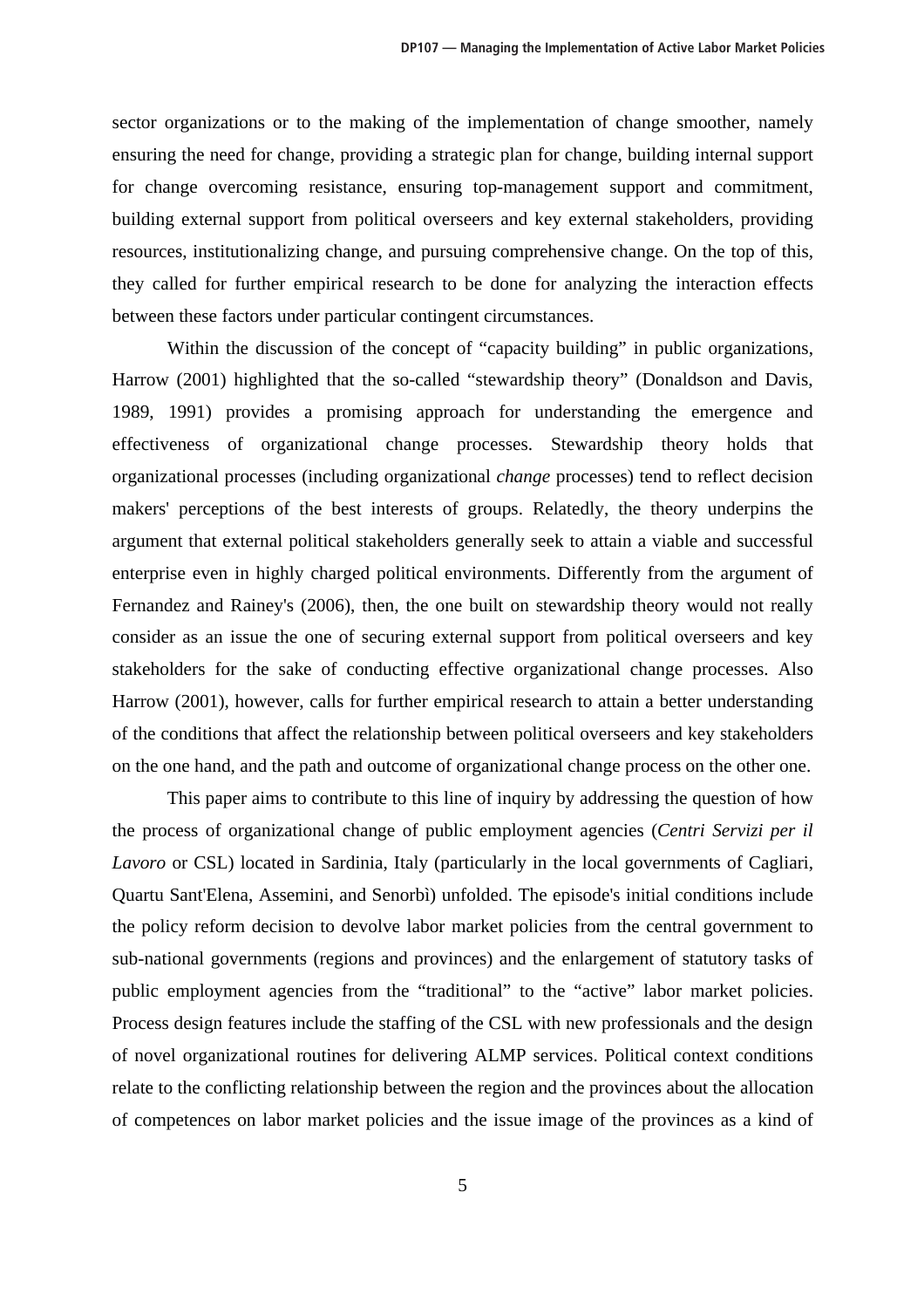sub-national government that lacked providing effective and cost-efficient services. The account of the episode focuses on how organizational participants carried out the development of novel work practices for delivering ALMP services, but in such a way that they merely focused on the growth of client cases rather than on the improvement of service performance. In particular, it will show that features of the institutional and temporal context provide an important causal source of tensions in the development of novel work prartices and ultimately affected the kind of standard protocols and tools adopted by the professional staff.

 Data were collected through 21 interviews conducted in the period March-April 2011. Interviewees included the councilor responsible for labor policies in the provincial government of Cagliari, the general manager of the provincial department of labor, three managers of the CSL of Cagliari, Quartu Sant'Elena, and Senorbì, eight members of permanent staff and eight members of temporary staff (equally representing each of four CSL). Interviewees were selected according to seniority criteria and reputation for job commitment and dedication. Data collection followed the so-called "saturation method" (Gaskell and Bauer 2000), according to which additional interviews were conducted insofar as they significantly contributed to enrich the construction of the narrative corpus.

 The analysis of data followed a processual theoretical framework for explaining the path and outcome of the organizational changes that took place in the four CSL within the implementation of the 2001 labor market reform in Italy. In general, the importance of a processual approach to the study of social phenomena has long been highlighted by several scholars in various fields, ranging from political science (George, 1979; Bennett and George, 1997; George and Bennett, 2005) to sociology and organizational sociology (Pettigrew, 1997). The recourse to a processual analytic method allows to develop explanatory arguments that are especially attentive to time, path dependency, and changing context conditions (Mahoney, 2000; Pierson, 2000, 2004; Abbott, 2001; Barzelay and Gallego, 2006). A distinguishing feature of this approach is the use of social mechanisms (Merton, 1968; Hedström and Swedberg, 1998; McAdam et al., 2001; Mahoney, 2003; Hedström, 2005) as theoretical resources for formulating explanatory arguments. Variously conceived as interpretations (Schelling, 1998) or hypothetical causal models (Gambetta, 1998) or plausible hypotheses that could be the explanation of some social phenomenon (Hedström and Swedberg, 1998) or frequently occurring and easily recognizable causal patterns (Elster,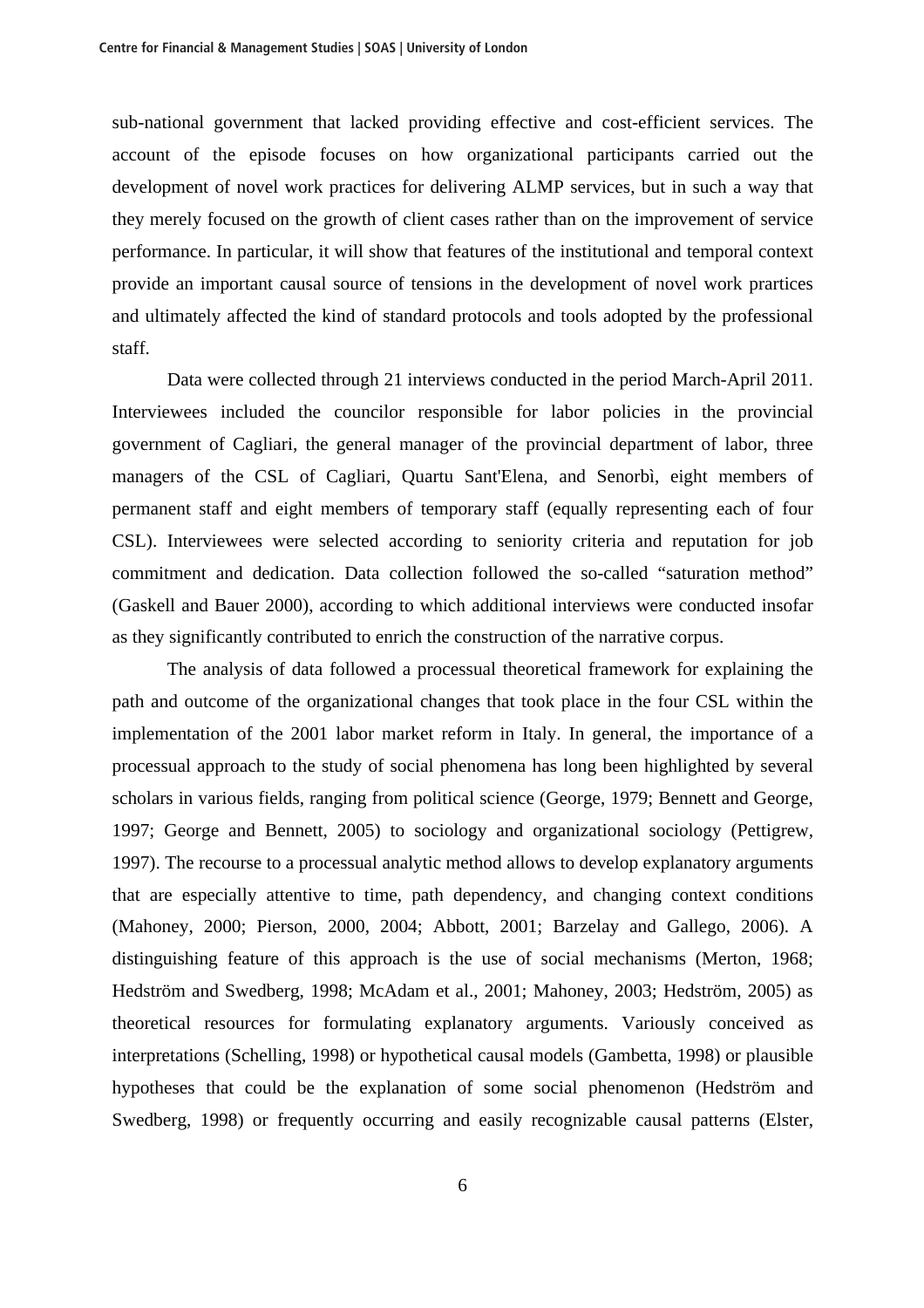1998) about the behavior of entities at different levels (e.g. individuals) rather than the main entities being theorized about (e.g. a group or a social process), social mechanisms provide (either in isolation or in concatenations; Gambetta, 1998) hypothesized social interactions which are believed to cause the observable effects that are cast in the role of *explananda*.

# **ORGANIZATIONAL CHANGE IN PUBLIC EMPLOYMENT AGENCIES IN ITALY (2001-2011)**

#### **The implementation of the 2001 labor market reform**

 In 2001, the central government of Italy passed a reform (Legislative Decree 180/2001) that provided the devolution of competences on labor market policies from the central to the sub-national level and the redefinition of the statutory tasks of public employment agencies in the country. Until that time, labor market policies had been mainly carried out by local branches of the Ministry of Labor, named *Sezioni Circoscrizionali per l'Impiego e il Collocamento in Agricoltura* or SCICA. SCICA generally performed "bureaucratic" tasks related to the recognition of unemployment status, the disbursement of subsidies to beneficiaries, and the inspection of compliance with employment contracts and workplace rules, that were carried out in strict adherence to ministerial protocols. In accordance with EU-level policy orientations (EU Commission 1998), instead, the 2001 reform allocated the responsibilities for designing and implementing ALMPs from the central to sub-national governments (especially to the provinces, that constituted an "intermediary" layer of government between the region and the municipalities).

 The 2001 reform originated from a stream of policy initiatives aimed to radically reconfigure the structure and working of the domestic job market. Since 1997, the government had adopted the principle of "administrative federalism" (i.e., that the central government sets quality standards for public services, while sub-national governments decide how to provide them; Schwager 1999) in the provision of ALMPs, by attributing to the regions and the provinces competences on the design and delivery of services for the unemployed and opening up the provision of employment services to business companies. In 2000, the central government agreed with the regions, the provinces, labor unions and trade associations on common strategic guidelines for the adoption of ALMPs at the sub-national level (the so-called "Masterplan for employment services"). Within this policy framework, the central government also decided that part of the 2000-2006 European Social Fund (ESF)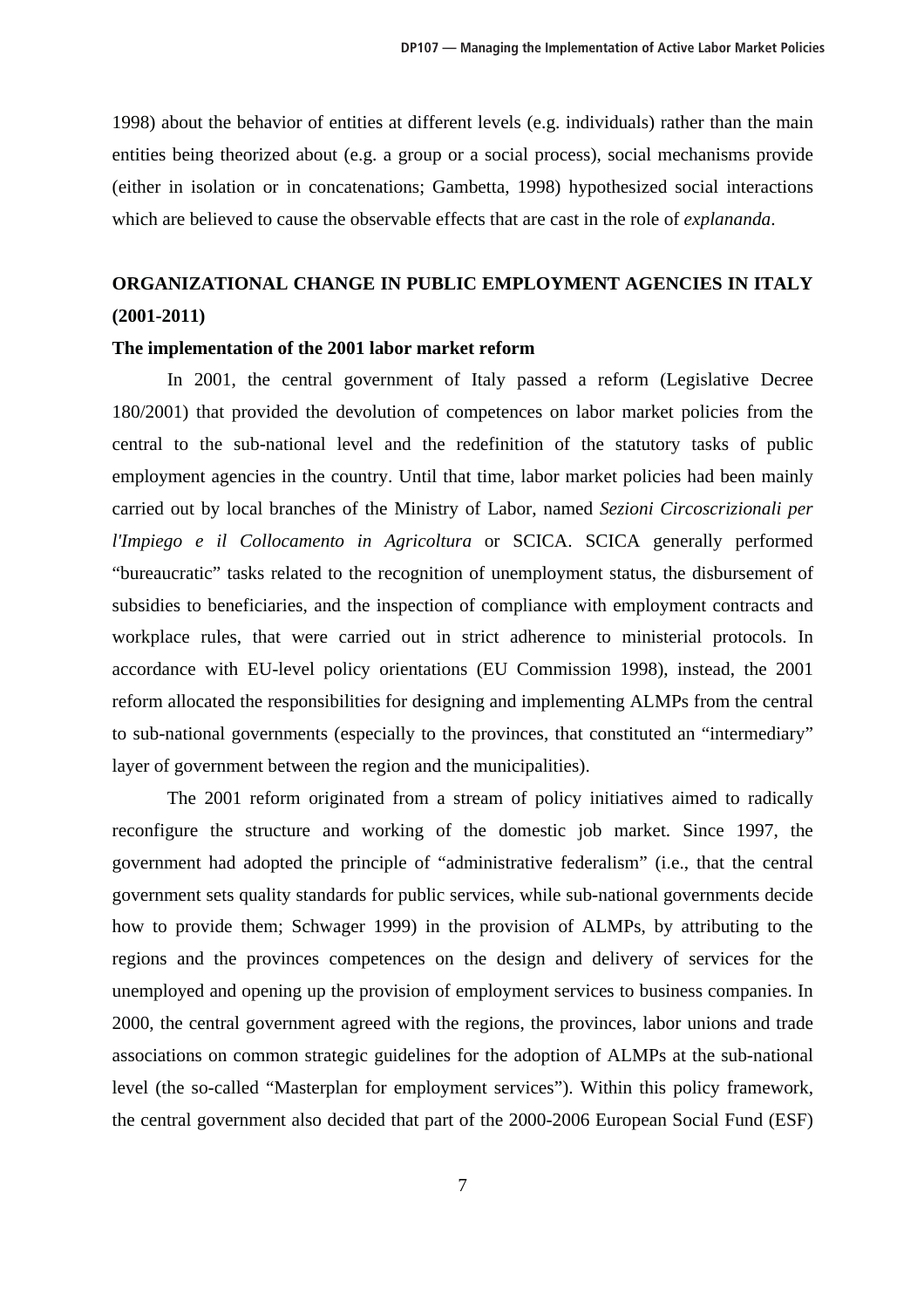resources would be directed to funding the implementation of ALMPs at the local level.

 The implementation of the 2001 reform proceeded with different intensity and pace at the sub-national level across the country. In Sardinia, in 2002 a report commissioned by the regional government (Butera & Partners 2002) outlined a proposal for restructuring the employment services in the region by establishing new public employment agencies that would provide both the "traditional" tasks performed by the local branches of the Ministry of Labor and the new ALMP services, that comprised (as defined by OECD guidelines; Martin 2000) public employment service and administration (i.e., job placement, administration of unemployment benefit, and referring jobseekers to available slots in labor market programs), labour market training (i.e., vocational and remedial training for the unemployed, and training for employed adults), youth measures (i.e., training and employment programs targeted to the young unemployed, and apprenticeship training for school leavers), subsidized employment (i.e., hiring subsidies, assistance to unemployed persons who wish to start their own business, and direct job creation for the unemployed in the public or nonprofit sectors), and measures for the disabled (i.e., vocational rehabilitation and sheltered work programs). The report suggested that the new public employment agencies would be directed by the provincial governments, while the regional government would formulate regional-level ALMPs and supervise the implementation of labor policies, especially through the regional labor agency (*Agenzia per il Lavoro*) that had been established in 1988.

 The 2002 report largely inspired the content of the regional labor market reform, that was provided in two subsequent legislations (Regional Laws 9/2003 and 20/2005). The reform included the establishment of 28 new public employment agencies (CSL) in the region, together with the creation of 55 special centers for the assistance to socially and physically disadvantaged people (*Centri Servizi per l'Inserimento Lavorativo* or CeSIL), and the set up of a new labor market information system (*Sistema Informativo del Lavoro* or SIL Sardegna). The 28 CSL were initially staffed with former SCICA employees (totaling about 180 individuals in the region), who were asked to opt whether to move to the CSL or to be transferred to the regional branch office of the Minister of Labor, where they would be assigned to inspective activities only. As the 2002 report had shown that SCICA staff did not generally possess adequate skills for providing ALMP services (e.g., they generally held high school diplomas and had not been subjected to any training for acquiring additional competences in the past), the CSL were also staffed with about 270 temporary employees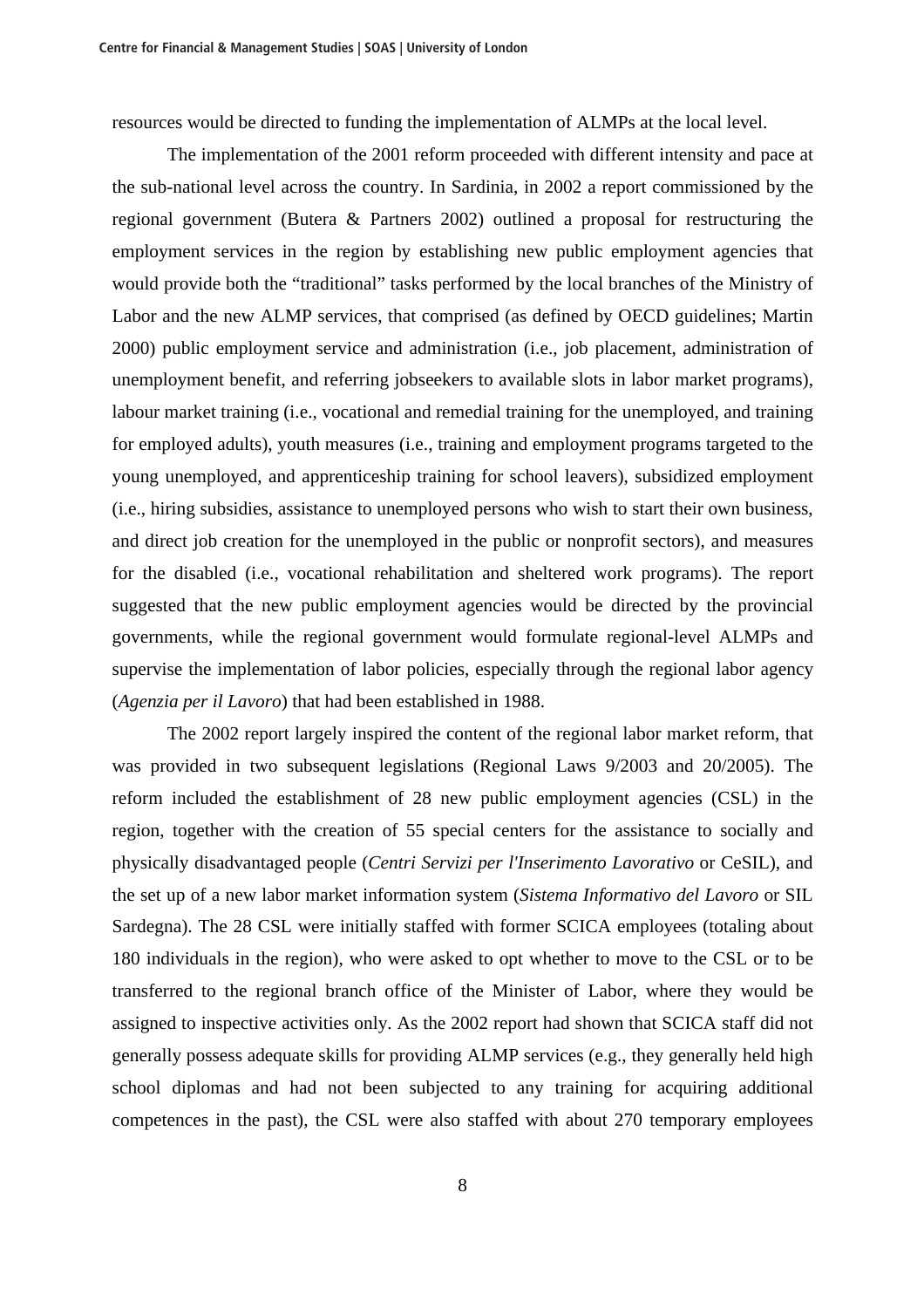(contract-based staff) that were mainly selected among young social science graduates (about 70% of the new hires held a degree). Funding for temporary staff was provided by the 2000- 2006 ESF program, a condition that subjected the retention of the contract-based staff to the availability of alternative financial resources in the future.

#### **The establishment of new public employment agencies**

 The establishment of new public employment agencies (CSL) primarily consisted of designing novel organizational routines and developing novel work practices for delivering ALMP services. The efforts of the provincial councilors of the Department of Labor and of the managers of the CSL, however, took place within a particularly adversarial context. While the reform provided the devolution of various competences on labor market policies to the provincial level, the regional government carried out policy initiatives that were not coordinated – or even conflicted – with those of the CSL, such as on-the-job training courses, internships, and scholarship funding that were planned and delivered with little regard for the potential synergies that would have arisen from offering participation to these activities to the unemployed serviced by the CSL. In the late 2000's, the regional councilor of the Department of Labor envisioned (in the form of a bill proposal circulated in 2010) the centralization of ALMP services into new employment centers (*cittadelle del lavoro* or "labor towns") established over the regional territory as branches of the regional labor agency. Such policy initiatives persuaded the provincial governments that the regional government intended to "reverse" the decentralization of labor market policies that had been adopted at the central level since the late 1990s, and that the regional government had only halfheartedly accepted.

 The policy orientation of the regional government especially threatened the provinces, that worried about the "hollowing out" of their competences on ALMPs. Particular historical circumstances added further reasons for apprehension, as, in the public sphere at both the national and local level, the policy discourse frequently addressed the option to abolish the provinces as a kind of "intermediate" government layer provided by the Constitution of Italy, on the ground that these public authorities lacked providing effective and cost-efficient services. All over Italy, including in Sardinia, the provincial governments unanimously countered this view by holding that the provincial administrations could better monitor, understand, and fulfill the expectations of the unemployed than the regions could do, especially because of the proximity of decentralized CSL to the most remote communities. In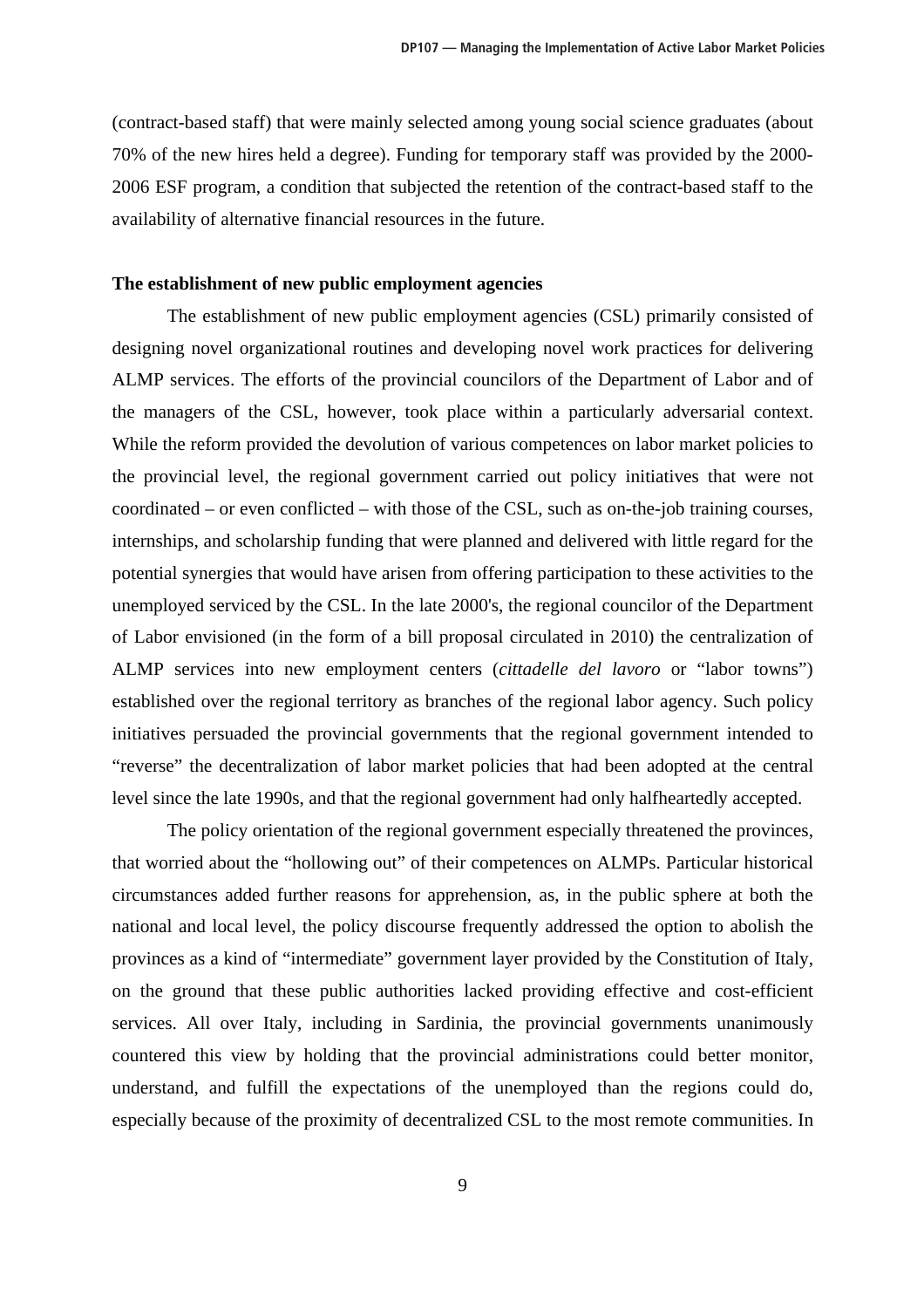Sardinia, however, public acrimony against the provinces was also fueled by the diffused resentment for extra public spending after the establishment of four additional provinces in 2005 (that resulted from the de-merger of the four provinces that had traditionally operated in the region). Within this context, the provinces regarded the possibility that they could be ultimately "expropriated" of competences on labor market policies (and, relatedly, that CSL could be closed down) as not too remote.

 Notwithstanding these features of the context, both the provincial councilors of the Department of Labor and the managers of the CSL embarked in the establishment of the CSL with vigor. Rising unemployment rates during the 2000's made the implementation of the labor market reform a sensible political issue in various areas of the region, including those in southern Sardinia and broadly corresponding to the jurisdictions of the CSL of Cagliari, Quartu Sant'Elena, Assemini, and Senorbì (where more than 95,000 people were registered in unemployment lists, over about 485,000 residents in 2002, i.e., almost 20% of the population; Pruna, 2011). After these CSL were established, their managers promptly organized the human and physical resources needed to perform the statutory tasks of these new public employment agencies. Physical resources primarily included the CSL premises, that were refurbished in order to allocate more office space to face-to-face interactions (that better suited the delivery of most ALMP services) especially in the agencies located in Cagliari and Senorbì. Human resources consisted of the permanent employees (i.e., former SCICA and, in part, provincial administration personnel) and the temporary staff, that joined the CSL in two successive enrollment rounds in 2005 and 2007. Permanent employees were assigned to performing the "traditional" administrative routines that had been carried out in the SCICA, while the temporary staff were primarily devoted to the ALMP services (i.e., reception, orientation, training, and measures for the disabled, that were launched in 2005, and assistance to business start-ups, counseling and job placement, that took off in 2007).

 Within this organizational arrangement, the delivery of ALMP services was exclusively dependent on the temporary staff that had just joined the CSL – a community of labor policy professionals that typically shared a similar educational background and job network. At the core of ALMP services was the reception service, that allowed professionals to make contact with new clients and to engage them with the appropriate ALMP program. New clients were generally required to take part to an induction process (so-called *patto di servizio* or "service agreement") that included an orientation meeting (i.e., a briefing intended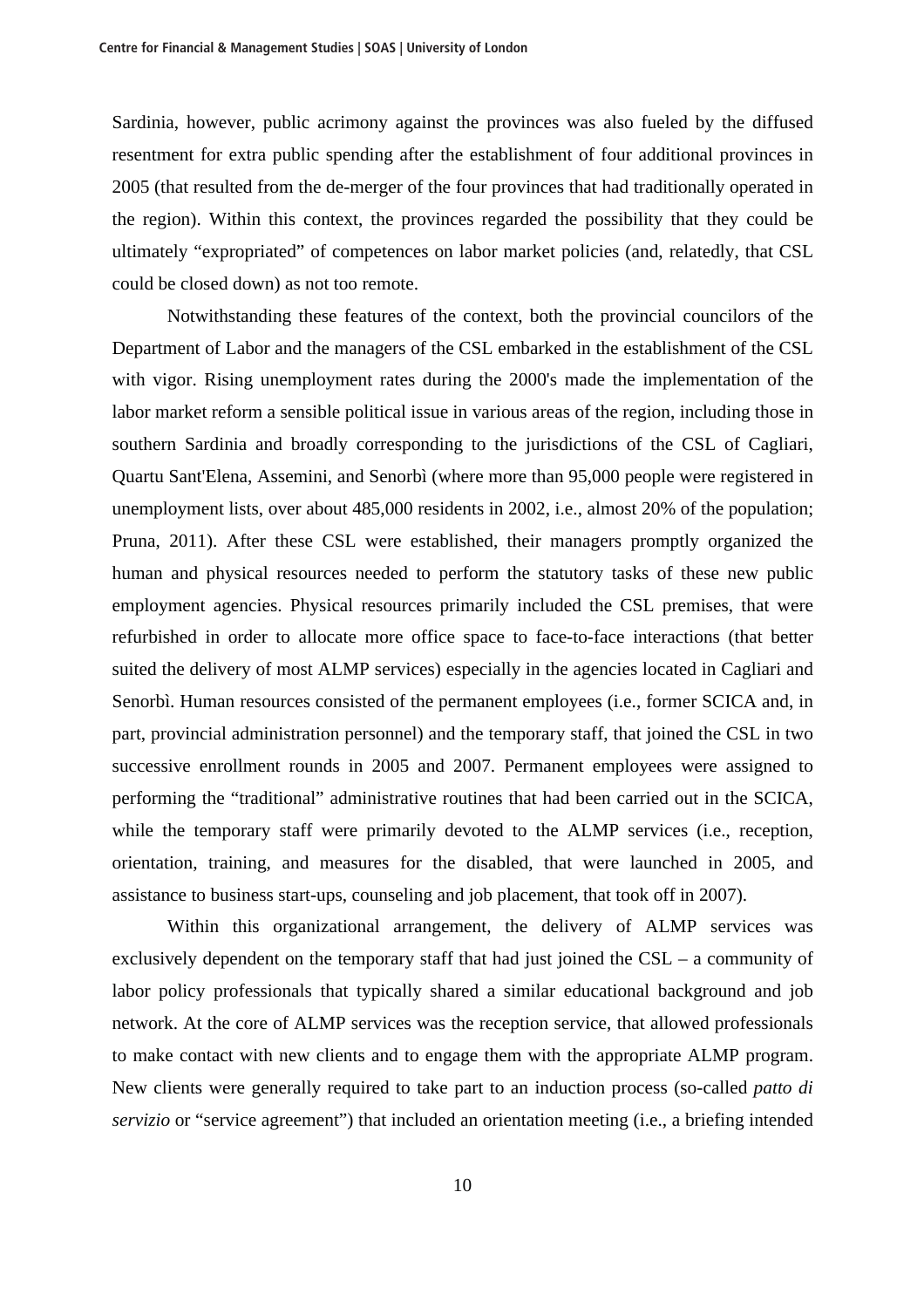to identify the "service track" that better suited the needs of the client), a short training course, and assistance for CV drafting. Special "service tracks" were designed and implemented for the assistance of socially and physically disadvantaged people and for the unemployed who aimed to start-up their own business. Additionally, clients could be provided job placement services (so-called i*ncontro domanda ed offerta* or "demand-supply matching") that included the search for training courses, internships positions, and job offers, typically in collaboration with local authorities and firms.

#### **The design of new organizational routines**

 The managers of the CSL played a major role in the design of novel organizational routines that were required to deliver the ALMP services. As the CSL started hiring the temporary staff, CSL manager (especially those in the agencies located in Cagliari and Senorbì) provided job rotation systems that made the contract-based employees participate to administrative service routines together with the permanent ones. The assignment of temporary staff to administrative tasks made them acquainted with the nature of the work in the employment agencies, knowledgeable of the traits of the clients, and socialized with the rest of the organization. In part, the job rotation system also helped the CSL managers to increase service capacity of the agencies, especially when the permanent employees had difficulties to cope with demand peak. Some of the temporary staff, however, occasionally resented the job rotation system as unsuitable for their qualifications, especially with respect to the requirements to comply with work rules (such as observing a precise work schedule) that they generally considered at odds with their presumed "consulting" role. After some legal controversies, within a few years the temporary staff were proposed to renew their job contracts by including terms on working conditions that required tracking working hours rather than providing consulting services on client case basis.

 In part, the design of novel organizational routines also relied on initiatives undertaken by the same staff rather than promoted by the CSL managers. Permanent employees frequently exchanged informal communications between different CSL as a way of sharing their knowledge and opinions on such matters as interpretation of the legislation, policy directives, and client issues. This collaborative efforts were especially triggered by the sense of lack of overall direction and supervision, that the former SCICA personnel resented with respect to work practices that they were accustomed to. Before the implementation of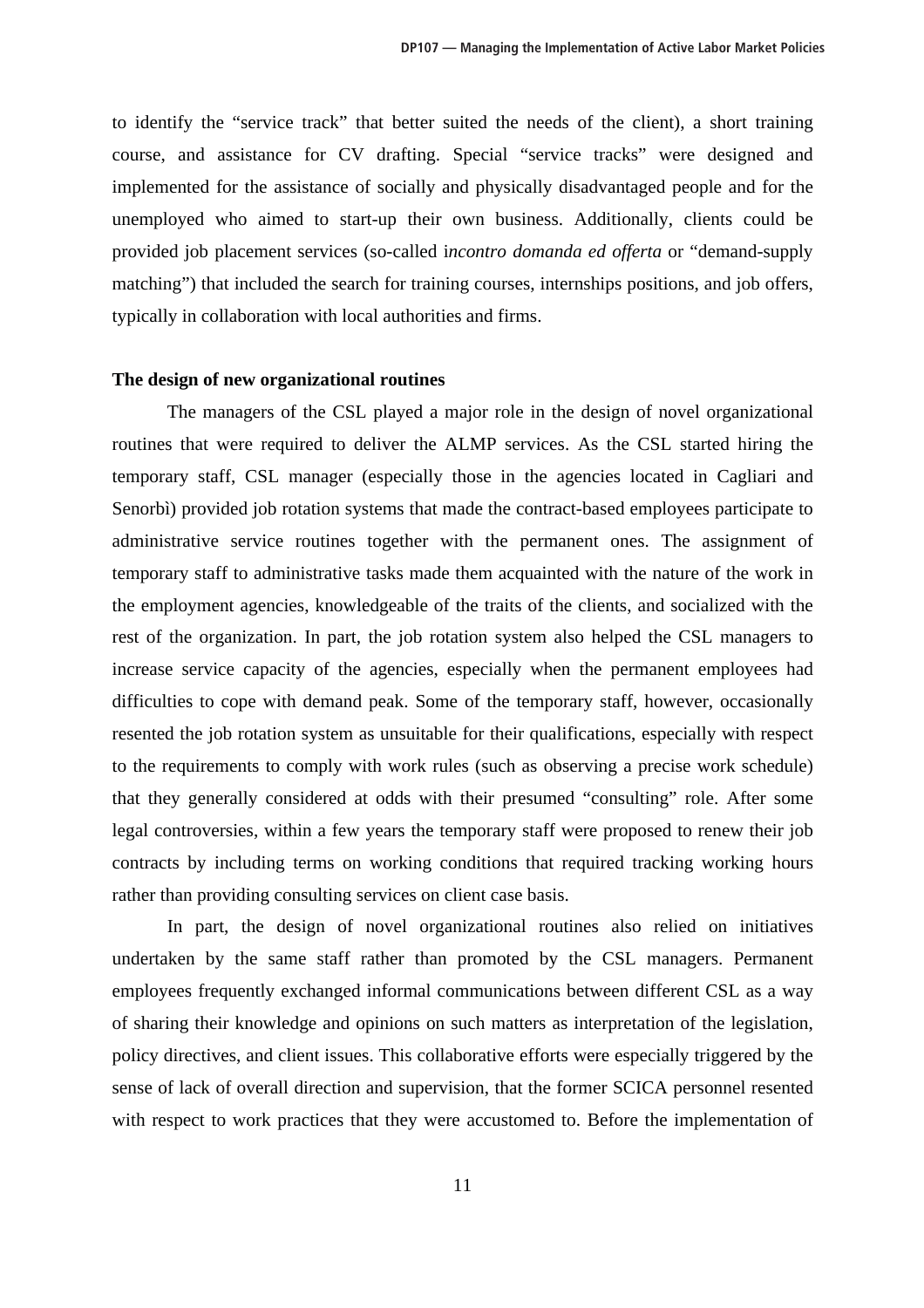the 2001 reform, the regional manager of the Ministry of Labor used to provide a consistent line of instructions to SCICA personnel for carrying out the assigned tasks. In contrast, the CSL generally operated without close guidance and control by either the provincial councilor of the Department of Labor or the director of the provincial labor department, especially because of high turnover of both positions (e.g., up to five different directors were changed within a two-year time frame). Also the temporary staff engaged in frequent exchange of communications, especially with for sharing the design of services and administrative procedures for the provision of ALMP services, for which no established standards and routines existed in the region yet.

 While both the permanent and the temporary staff provided some informal coordination by themselves, CSL managers provided more explicit interventions for making the agencies operate in a more consistent way. CSL managers held regular monthly meetings (that could include representatives of the labor departments of the region and of the province) for discussing common issues especially related to human resource management, IT upgrade, work standard procedures, and budgeting. Sharing the experiences carried out in different CSL triggered imitation of organizational policies and work procedures across the agencies. Accordingly. work practices in the CSL largely developed through the progressive adjustments stimulated by exchange of ideas and experiences in other CSL, rather than through a systematic review and assessment of organizational performance. In effect, the CSL were managed with the support of a limited performance management system, that mostly provided information about staff workload and number of client cases, for reasons that included the lack of any policy directives and objectives from the side of the provincial government (an individual performance review and assessment system was in place, but it was generally considered as ineffective to induce any motivational and learning effects).

 Despite the job rotation system and other interventions of the CSL managers, however, the permanent and the temporary staff of the CSL did not develop any collaborative efforts and shared work processes. The relationship between the two groups was prejudiced by a sense of mistrust that arose around the formation of a contrasting frame (i.e., "us vs. them") centered on conflicting positions in the workplace. The permanent staff tended to diminish the role of ALMP services, that were roughly perceived to correspond to activities that they had already carried out in the past, or that were considered to be ineffective with respect to the needs of the clients. This attitude could be related, in part, to the lack of a deep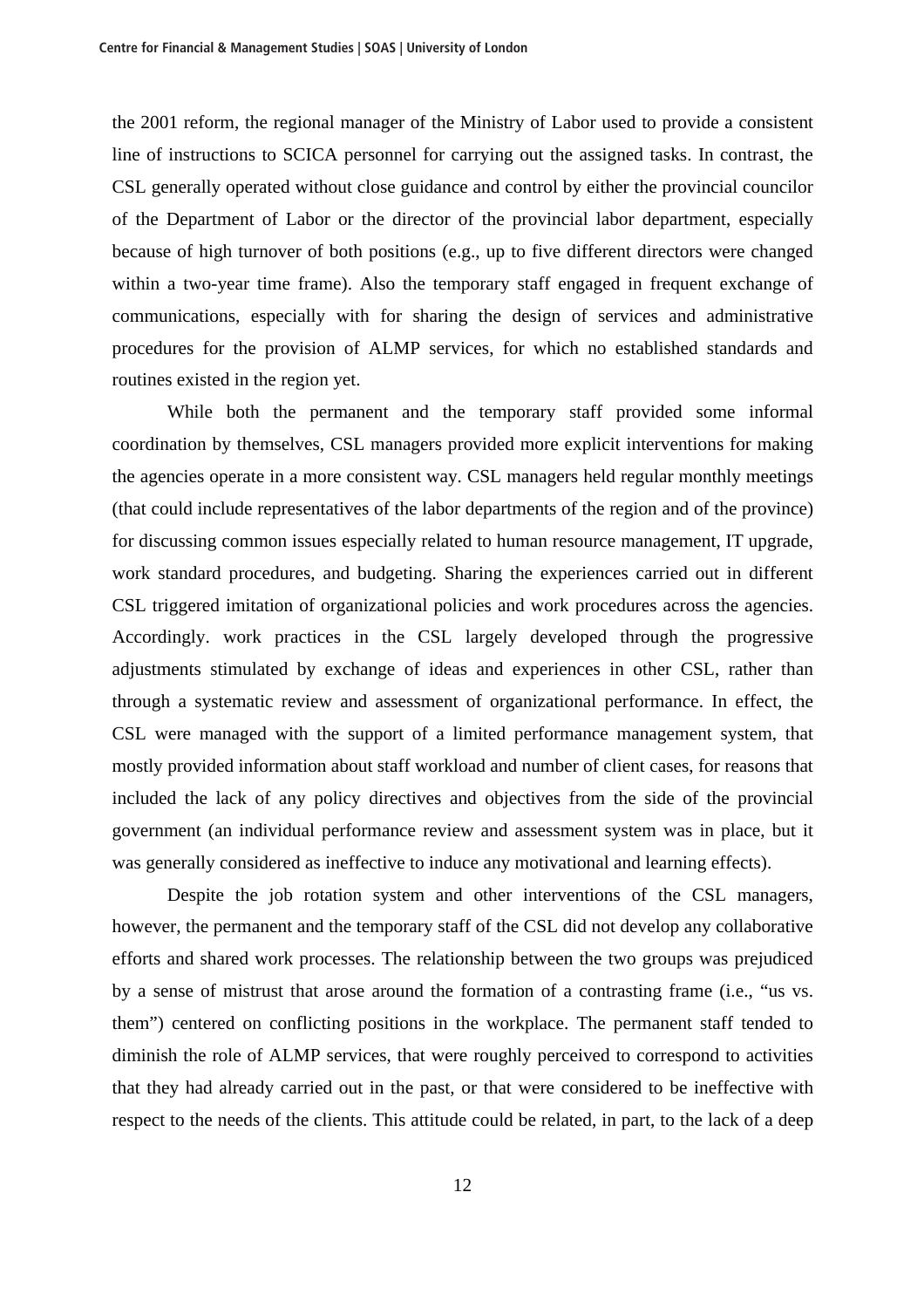understanding of ALMP policy and tools from the side of the former SCICA personnel (as the Butera & Partners' 2002 report had widely documented). This attitude, however, also seemed to originate from the hostility of the permanent employees towards the temporary staff, who were perceived as a threat to their career prospects because of their higher qualifications with respect to the former SCICA personnel. The temporary staff, instead, generally tended to distance themselves from any deep involvement in CSL activities beyond their contract obligations, especially because of the uncertainty of job prospects that originated from the short-term basis of employment (i.e., generally contracts lasted for six months and were funded by renewed EU funding rather than the personnel budget of the regional government).

#### **The development of work practices for delivering ALMP services**

Only gradually did ALMP services gain attention and appreciation among the clients. Originally, clients kept requiring mostly "traditional" services, especially the issue of unemployment status certificates, the acknowledgement of entitlement for unemployment benefits, and the update of unemployment status. Clients generally retained, instead, a rather skeptical attitude towards ALMP services and were not inclined to participate to the activities provided by the "service pact" (e.g., they generally dropped out of the induction process after a few meetings). Some clients resisted making commitments to attend orientation and training activities, especially when – despite the unemployment status – they also presumably carried out temporary jobs that were not registered. Other clients discounted ALMP services that were perceived as ineffective to improve their job prospects, such as drafting of the socalled "skills balance sheet" (*bilanci delle competenze*) for identifying the needs to develop competences and capabilities. Over time, however, early success cases and word-of-mouth resulted in spreading voice of ALMP services, and an increased number of clients approached the CSL to request their novel services.

 In some occasions, the CSL seemed successful to stimulate their clients to adopt an "entrepreneurial" approach to job search, to improve their job-related skills, and to establish collaborative relationships with other unemployed in order to circulate information and tips about job opportunities. On the whole, however, the performance of ALMP services generally remained relatively dissatisfactory. Very few among the clients that approached the business start-ups counseling, for example, were able to implement their business ideas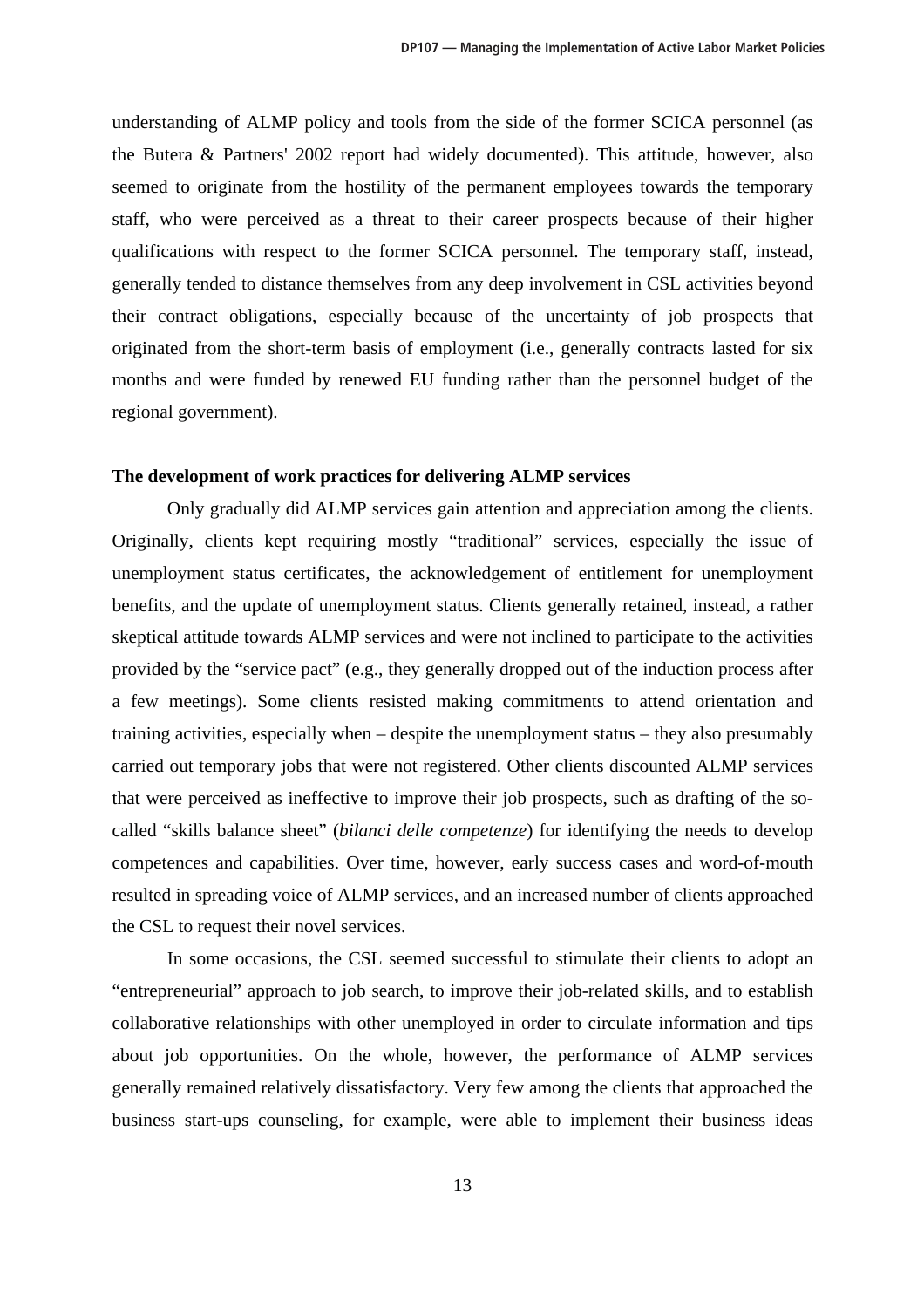because of faulting business models, inadequate personal traits, or adverse business conditions. Several clients (and the same temporary staff of the CSL) resented the limitations of the web-based labor information system, that had been designed and implemented without consulting ALMP professional users and that the temporary staff could not access completely for editing purposes. The ALMP professionals, moreover, were not fully informed of initiatives carried out by the regional Department of Labor and the regional labor agency, including on-the-job training courses, internships, and scholarship funding, that were often designed without any consultation with the CSL for identifying the needs of the unemployed.

 While the number of clients for the ALMP services increased, the temporary staff intensified their efforts to codify their work practices in standard protocols and tools. As "new entrants" in an area of labor market services that had not been provided in the region until that time, they enjoyed the possibility to design organization routines and develop work practices for the provision of ALMP services, subjected to the practical limitations posed by the IT system and the resources available. While they originally tended to self-manage client cases in a flexible consulting style, eventually (especially after the change of terms of working conditions) they came to deal with clients in a rather routinized approach. Having agreed with the contract terms that included tracking of working hours, the temporary staff had became a fundamental resource for the delivery of "traditional" services, especially because, as part of the permanent employees were approaching retirement age, some CSL would be unable to guarantee daily opening hours (e.g., the CSL located in the small town of Muravera, that counted 5 permanent employees only).

 Despite the important role that they played in the provision of labor market services, the temporary staff remained rather uncommitted to the activities of the CSL. As their job contracts were periodically renewed every six months and uncertainties about the availability of funding surrounded the continuation of employment, the ALMP professionals were generally inclined to seek other jobs outside the CSL, that they often carried out outside the stipulated working hours. Lacking any long-term employment perspective, they generally restrained from investing extra time and efforts in perfecting organizational routines. The CSL managers, together with the provincial councilor of the Department of Labor, persistently invoked the regional government to keep funding the renewal of temporary staff's contracts or providing them with long term job prospects. The employment condition of the ALMP professionals, however, was never subjected to reformulation during the period.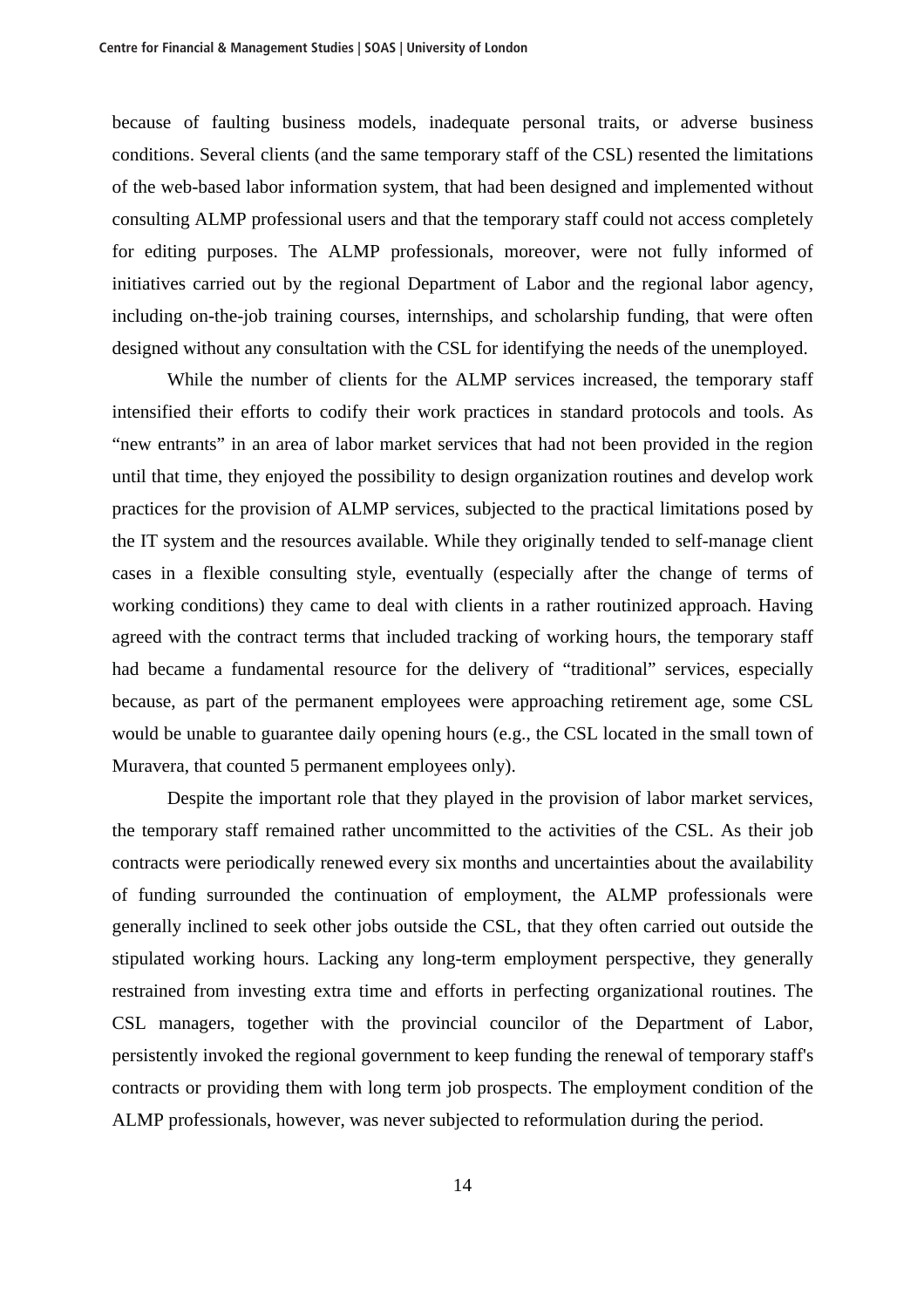#### **DISCUSSION**

 This section aims to explain how the process of organizational change in the CSL located in Cagliari, Quartu Sant'Elena, Assemini, and Senorbì unfolded. The main issue at stake is how the CSL developed the work practices for delivering ALMP services, provided initial conditions that included the lack of any expertise and routines for the provision of ALMP services and process features that included the mistrust between the permanent employees and the temporary staff. Taking into account that original work practices (i.e., pre-2001 reform) within the public employment agencies did not include any kind of activity related to ALMP services, and that mistrust between the two groups of employees undermined collaborative attitudes, the development of work practices for the provision of ALMP services amounts to a non-trivial outcome of the implementation of the labor market reform in the organizational cases under consideration. In addition, a secondary issue that is tackled here is why performance of the organizational routines for the delivery of ALMP services remained relatively modest. Addressing this issue is important, because the development of novel work practices – understood as an outcome of organizational change process – may bear little relevance for the attainment of public objectives, if the new services lack delivering value to the client population. As we shall see, this case study provides some evidence for the causal role played by the institutional and temporal context – including, especially, the conflictual relationship between sub-national governments over competences on labor policy – on the performance of novel work practices developed in the public employment agencies.

 In order to explain how work practices for delivering ALMP services developed, we first recall some characteristics of initial conditions, policy design features, policy process features, and context conditions. Initial conditions that seem analytically relevant include features of permanent employees, especially their relatively low qualifications and capabilities mostly geared to performing "bureaucratic" tasks. Policy design features that need to be taken into account include the enlargement of statutory tasks of the public employment agencies, especially the mandate to deliver ALMP services for which no expertise and practices had ever been accumulated in the past. Policy process features that seem to play an important role in affecting the path and outcome of the organizational change process include the modality of recruitment of the ALMP professionals, in the form of shortterm contracts whose funding was recurrently renewed from EU sources, and design choices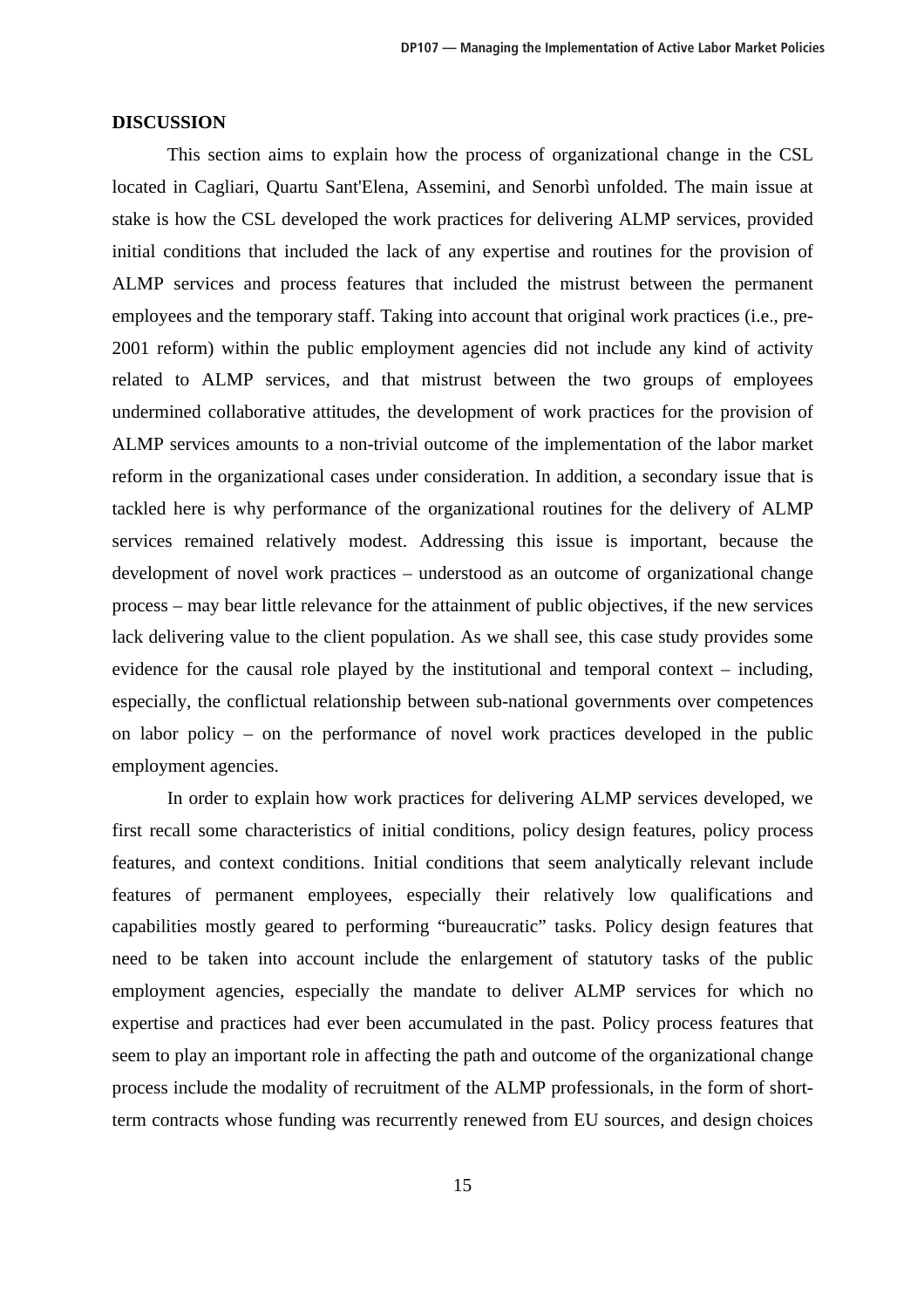made for organizing the CSL, especially "silos" organizational arrangement for which permanent employees were assigned to performing the "traditional" administrative routines while the temporary staff were primarily devoted to ALMP services.

 In explaining how these conditions resulted in the development of the work practices for delivering ALMP services, we consider the role played by a combination of mechanisms of organizational learning, protection of identities and roles, and polarization. The scholarly literature on organizational learning highlighted that the development of organizational routines is typically associated with performance feedback cycles that stimulate behavioral change (Argyris, 1982; Levitt and March, 1988; Argyris and Schön 1996). In the case of organizational change of the CSL, evidence shows that the managers of the public employment agencies regularly met to review the conduct of the CSL and exchange ideas about issues encountered and possible solutions, albeit with the support of a limited performance management system. Managers' commitment to hold regular meetings provided stability to this performance review activity, that resulted in the sustained efforts of the managers of the CSL to align work practices within each CSL to those under development in the other public employment organizations. The stimuli provided by CSL managers, however, cannot fully account for the efforts exerted by the ALMP professionals to develop the work practices needed to deliver ALMP services. An additional mechanisms that seems analytically relevant, in this respect, is the one of the protection of identities and roles (Wenger, 2007), that relates to ALMP professionals' inclination to establish their presence and contribution to the activities done in the CSL in face of apparent hostile circumstances, that included the "liability of newness" (Singh et al., 1986) charged on ALMP services with respect to the traditional task environment of the public employment agencies and the "newcomer status" of the ALMP professionals with respect to the "incumbent" permanent employees that originated from SCICA organizations.

 The case evidence also shows that the development of novel work practices for the provision of ALMP services took place within an organizational climate that included a sense of mistrust between the permanent employees and the temporary staff. A mechanism of polarization (McAdam et al., 2001), that refers to the progressive alienation between groups or factions, help accounting for the formation of the contrasting frame (i.e., "us vs. them") in the reciprocal perceptions between the two groups of employees, together with features of the initial conditions (especially related to the relatively low qualifications of the former SCICA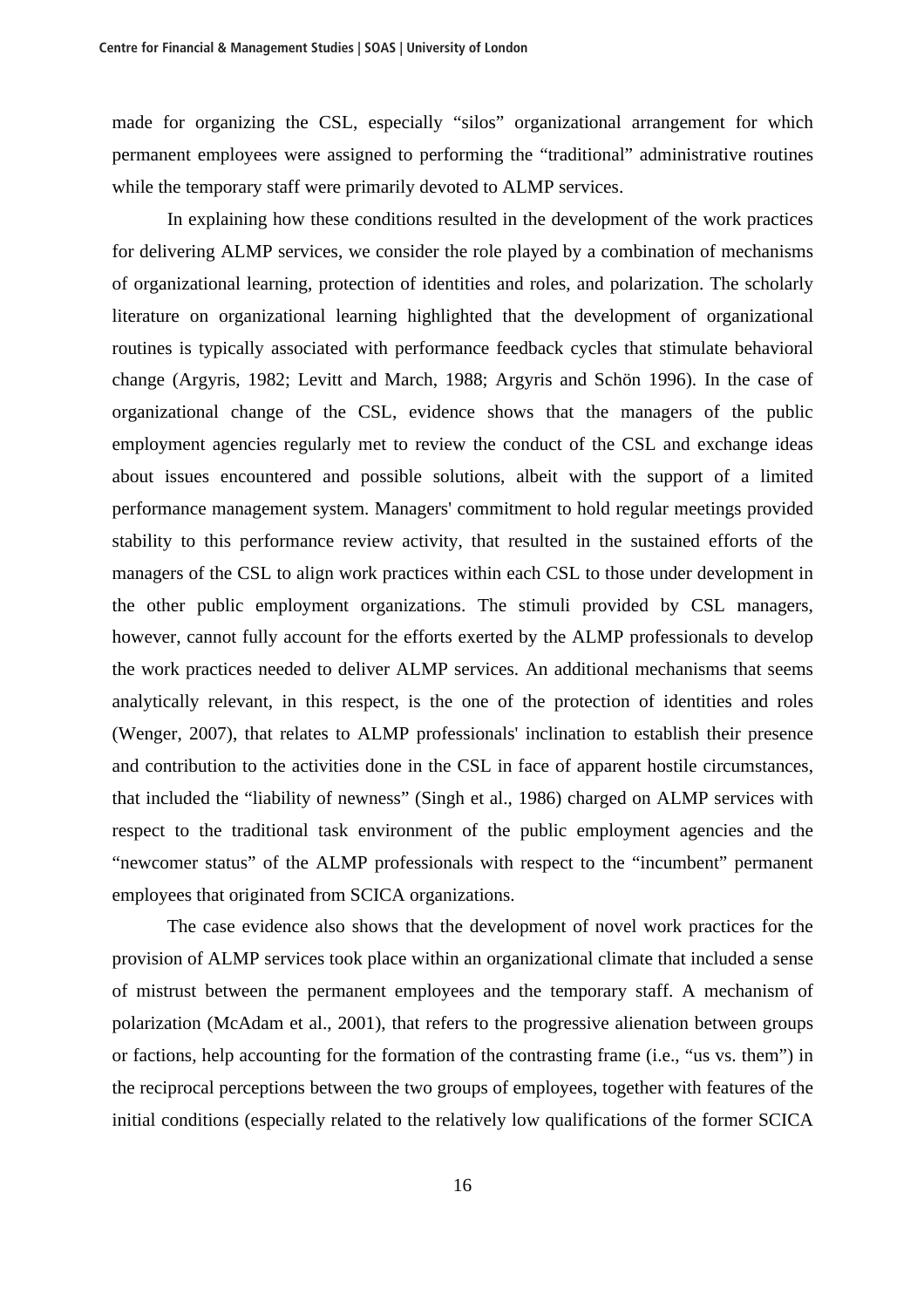personnel and to the characteristics of the traditional services of the public employment agencies), of the policy process (particularly related to the higher qualifications of the temporary staff), and of the policy design content (in particular, the enlargement of statutory tasks of the public employment agencies). As the lack of a supportive organizational climate might have detrimental effects on the development of organizational capabilities (Moynihan 2005; Mahler 1997; Fiol and Lyles 1985), an additional issue arises concerning why – despite such unhealthy work relationships within the CSL – work practices for the provision of ALMP services were nevertheless developed. In this respect, features of the policy process, in the form of organizational design choices that included a "silos" structure (where permanent employees were assigned to perform "traditional" administrative routines while the temporary staff were primarily devoted to ALMP services), contributed minimizing the interaction between work practices of the former SCICA personnel and of the ALMP professionals. Such organizational arrangement may have contributed insulating the temporary staff from the permanent employees, with the effect that, together with the protection of their professional identities and roles, ALMP professionals channelled most of their efforts to the design of standard protocols and tools for the provision of ALMP services.

 While the efforts of ALMP professionals resulted in the development of novel work practices, the performance of ALMP services remained relatively modest. The case provides some evidence that, despite the increased number of clients over time, ALMP services generally missed providing a consistent score of substantive achievements – in such terms, for instance, of job placements or new business ventures. No survey data were available of employment success rates, therefore this assessment of ALMP services mainly relies on interviewees' accounts. The same absence of such data, however, relates to design choices of the limited performance management system, that was mainly intended to provide CSL managers with information about staff workload and number of client cases. Together with explaining why the (perceived) performance of the ALMP services was relatively modest, then, a related task at hand is the one of accounting for why CSL managers and employees did not exert efforts to perfect the novel work practices related to delivering ALMP services, including supporting the management of ALMP services with indicators of service performance.

 In order to explain these traits of the organizational change process in the CSL, we recall additional features of the labor policy reform design and conditions of the political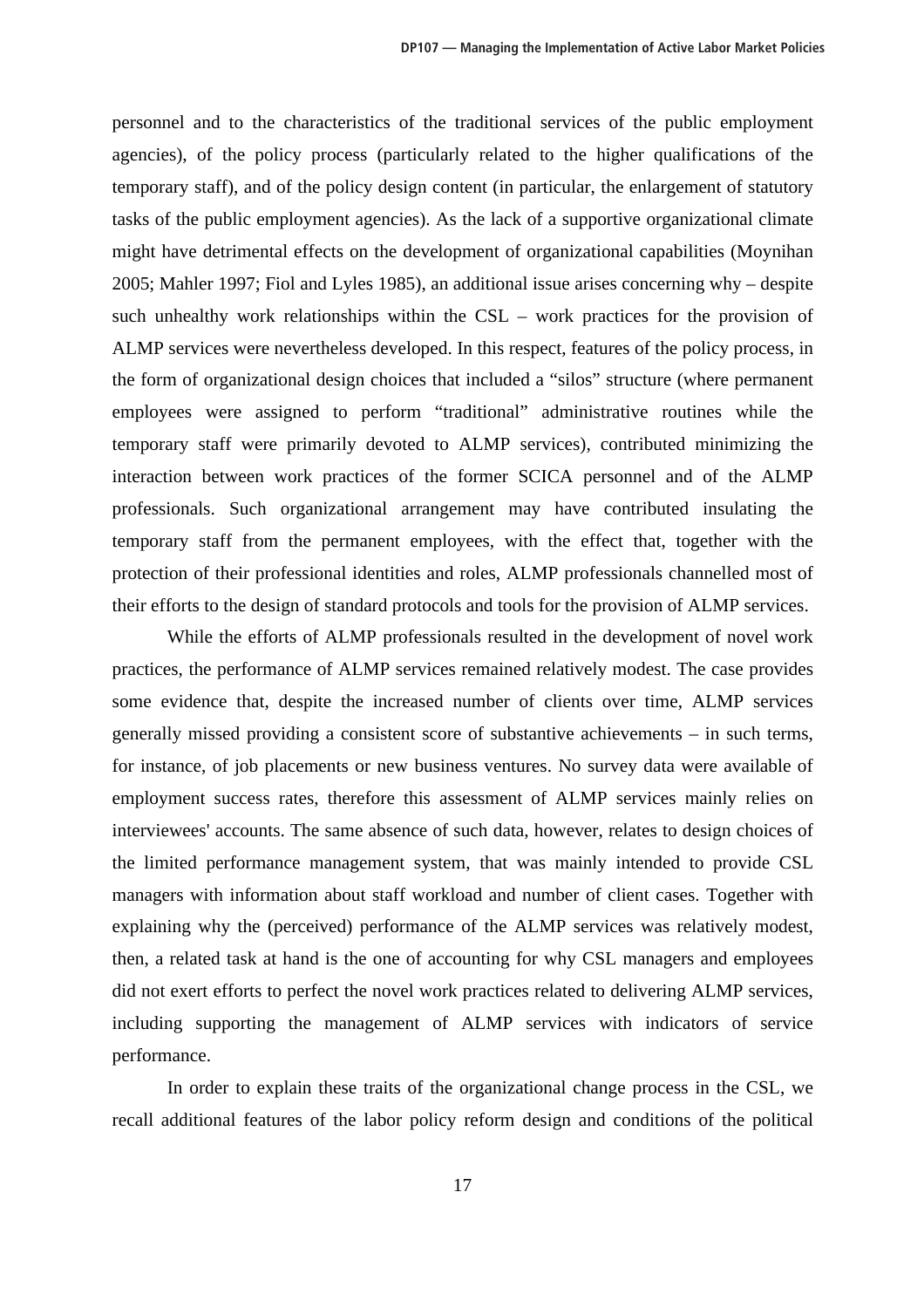context. Features of the labor policy design include the allocation of competences on the provision of employment services to the regions and the provinces, that provided a partial overlap of functions between the two government layers. Conditions of the political context related to the conflictual relationship between the regions and the provinces on the provision of employment services and, more generally, on the decentralization of labor market policies. Taken together, these policy reform design features and political context conditions seem relevant to explain why the organizational change process within the CSL led to the development of novel work practices for delivering ALMP services that provided relatively modest results.

 In order to explain this part of the case, we bring into play a combination of mechanisms of attribution of threats, certification, and sequential attention to goals. Attribution of threats (McAdam et al., 2001) is a mechanism that accounts for the mobilization of actors once they come to share the framing of a situation as likely to bring about a loss, and they share an understanding of possible actions (or inactions) in order to attain likely future outcomes. The case provides some evidence that ALMP professionals shared a framing of their job positions as subjected to the threat that their employment contracts could not be renewed depending on the availability of EU funding sources. A mechanism of certification (McAdam et al., 2001), that relates to the search for a validation of roles, performance, and claims by external authorities, may help accounting for the efforts of ALMP professionals to seek the legitimacy of their identities and role in the number of client cases that they serviced. In other words, policy reform design features and political context conditions contributed to instil a sense of uncertainty in the ALMP professionals, who could not be safe that their job positions would be retained in the future. As a way of demonstrating the validity of their roles within the public employment services domain, and taking into account the newness of ALMP services, ALMP professionals focused their efforts on increasing the number of client cases, because attaining this goal provided evidence that ALMP services were favorably received among the local unemployed. Taking into account political context conditions that included a threat to the same organization of public employment agencies in the region, this same mechanisms may also account for the efforts of the CSL managers to stimulate the growth of the number of client cases, provided that evidence of such accomplishments could strengthen the claims of the provincial governments concerning the benefits of a decentralized arrangement of public employment services. On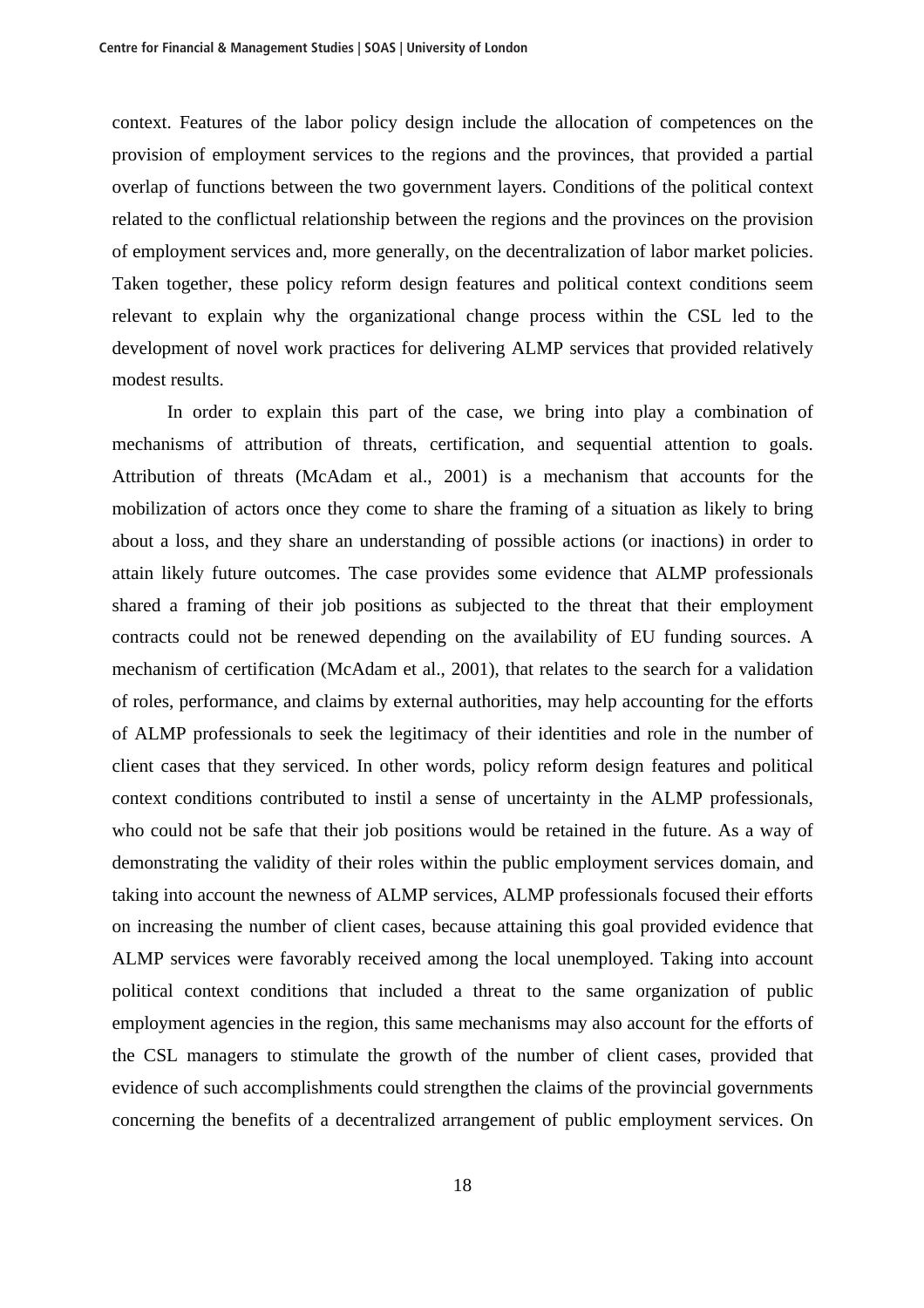the top of this, a mechanism of sequential attention to goals (Cyert and March, 1963), that relates to the following of "satisfying" rather than "optimizing" criteria in organizational problem-solving because of reasons including cognitive limitations and conflicting interests, helps explaining why efforts of CSL managers and ALMP professionals concentrated on the growth of the number of client cases only, provided that limited attention and time resources prevented to attain (or induced to postpone the attainment of) also the goal of improving ALMP services performance.

 The key components of the explanatory argument presented in this section are summarized in Table 1. The relevant explanatory concepts are categorized as initial conditions, policy design features, policy process features, and context conditions. Analytically relevant conditions that contribute explaining the development of novel work practices related to ALMP services include features of the permanent employees, the enlargement of the statutory tasks of the public employment agencies, the modality of recruitment of ALMP professionals, and the "silos" organizational structure. These conditions contribute explaining, together with hypothesized mechanisms of organizational learning, protection of professional identities and roles, and polarization, the resulting organizational routines for the provisions of ALMP services. Analytically relevant conditions that help explaining the modest performance of ALMP services, instead, include the enlargement of the statutory tasks of the public employment agencies, the allocation of competences on the provision of employment services to the regions and the provinces, and the conflictual relationship between the regions and the provinces on the provision of employment services and, more generally, on the decentralization of labor market policies. Together with the hypothesized mechanism of attribution of threats, certification, and sequential attention to goals, these conditions suggest why ALMP professionals generally focused on the growth of the number of client cases rather than on perfecting ALMP service delivery.

#### < insert Table 1 about here >

#### **CONCLUSIONS**

 The central point of the research argument made in this study is that the path and outcome of organizational change process in public employment agencies (i.e., the development of novel work practices for delivering ALMP services, albeit oriented to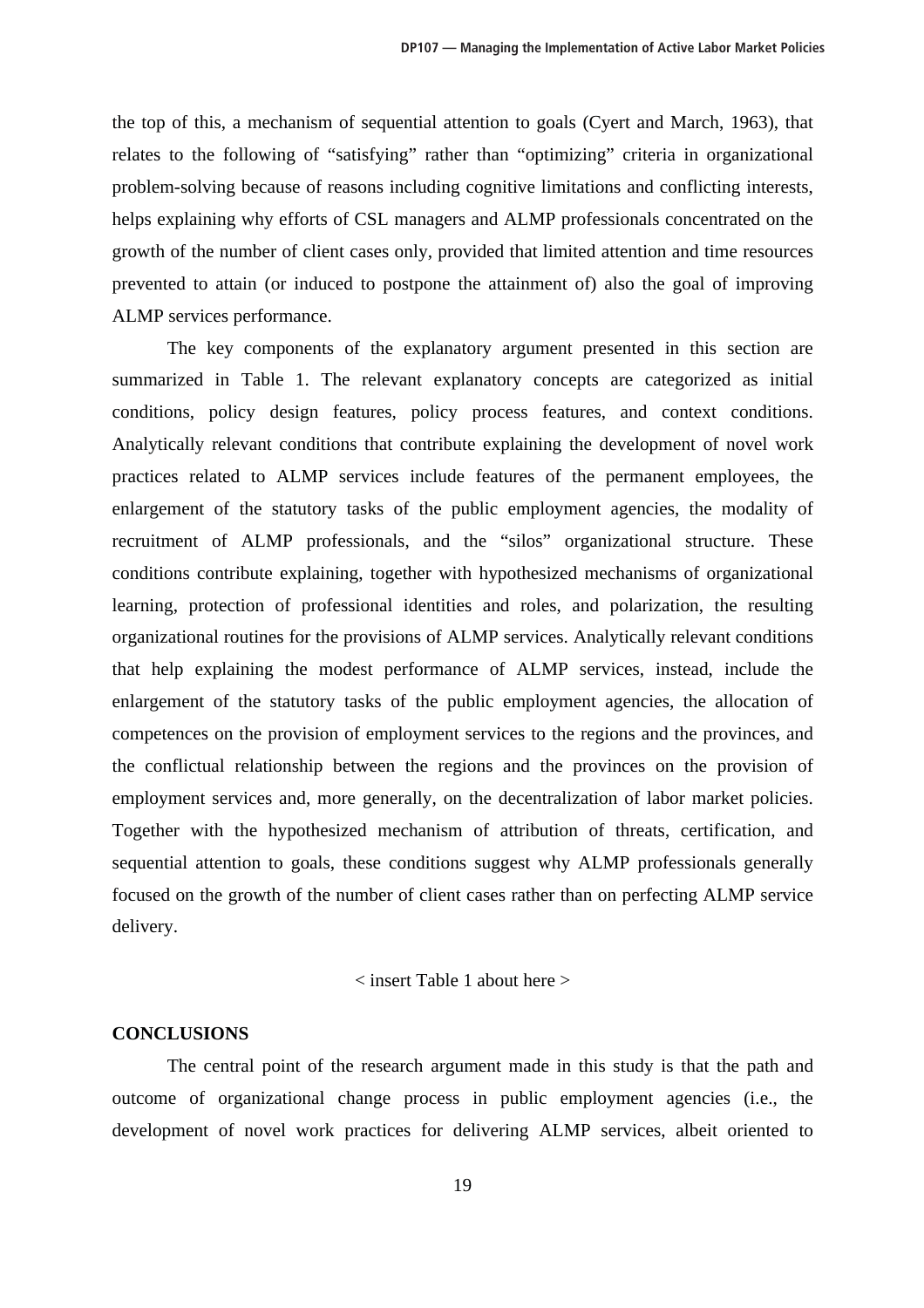attaining large number of client cases rather than improving service performance) can be explained by the combination of various features of the institutional and temporal context. Briefly put, the explanation for the observed trajectory of organizational change in the CSL is that the quest for legitimacy for the new ALMP services and for the protection of ALMP professionals' identities and roles, combined with particular organizational arrangements that offset unfavorable organizational climate, induced a process of organizational learning that resulted in the development of the organizational capabilities to deliver ALMP services. In addition, however, conditions related to the modality of recruitment of ALMP professionals and the conflictual relationship between the region and the provinces led ALMP professions to focus on increasing the quantity of client cases rather than quality of service, because the attainment of this objective provided evidence that supported the case for continuing funding the jobs of ALMP professionals and, within the broader policy discourse concerning the decentralization of public employment policy functions, for preventing the region to claim back competences away from the provinces. In sum, while various conditions generally supported the development of organizational routines for the provision of ALMP services, particular institutional and temporal conditions hampered the improvement of the novel work practices for delivering ALMP services.

 This explanatory argument suggests to highlight, in particular, the role played by political context conditions in the explanation of the path and outcome of the organizational change process in the public employment agencies examined in this case study. Political context conditions included the allocation of competences on the provision of employment services to the regions and the provinces. Such allocation reflected, in part, a state of affair provided by the design of the 2001 labor market reform. In part, however, the allocation of such competences was a matter of contention between the region and the provinces – especially, provided that the regional government had only halfheartedly accepted the decentralization of labor market policies to the provincial level and apparently aimed to "recentralize" the provision of public employment services within the regional Directorate of Labor and the regional labor agency. These institutional and temporal conditions play an important role in the explanation of the organizational change process, especially in relation to the attribution of threat, sensed by the temporary staff, that investments in perfecting the novel work practices for delivering ALMP services might not result in any payoff in terms of more job stability and career prospects.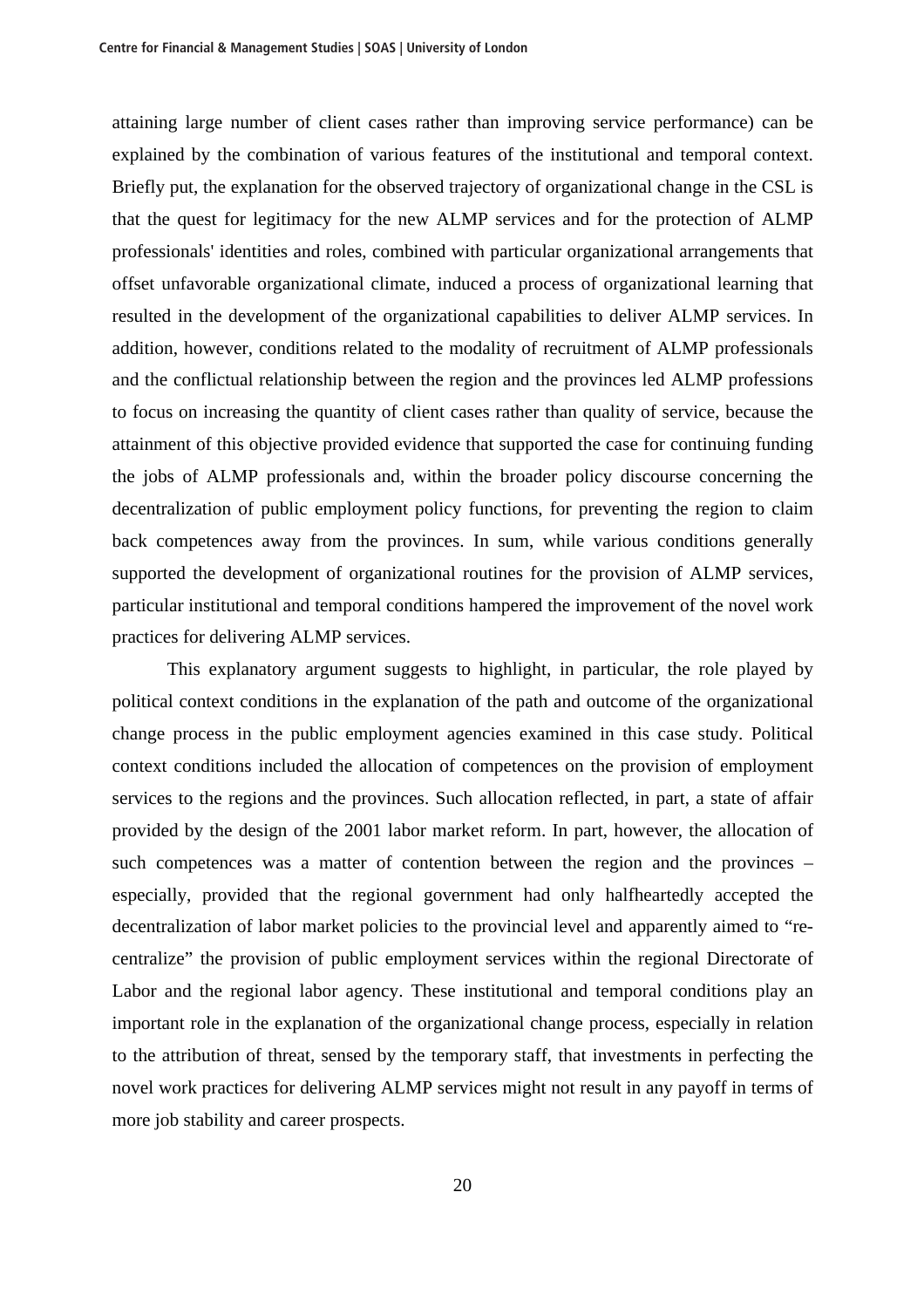More generally, this study contributes to the development of theoretical accounts about the process of organizational change in the public sector. The relevance of this study relates particularly to reviewing existing theoretical arguments about the role of political context conditions in the process of change in public sector organizations. As already recalled, some studies highlighted the importance of external political support for the successful implementation of organizational change in the public sector (Fernandez and Rainey, 2006). Other works, instead, assume that external political stakeholders generally seek to attain a viable and successful enterprise even in highly charged political environments (Harrow, 2001). What is missing from both these theoretical accounts, however, is detailed attention to how political context conditions matter in the process of organizational change in the public sector, in the form of influences exerted, in conjunction with other features of initial conditions, policy design, and policy process, on the path and outcome of developing novel work practices. The present case study, in this respect, suggests that political context conditions do play an important role in organizational change process in public sector organizations, albeit in a way that cannot be simply reduced to a direct relationship between the degree of external political support and the degree of accomplishment of the desired organizational change objectives. The findings of this case study suggest that the effect of political context conditions on the process of organizational change is dependent on the particular occurrence of other circumstances. Political context conditions that seem loaded against the development of novel work practices may not necessarily hamper the organizational change process. Within the case of the implementation of ALMPs, for example, the CSL effectively developed the work practices for delivering ALMP services even under conditions that included conflictual relationships between the region and the provinces in the external political environment, and conditions related to the modality of recruitment of ALMP professionals that made their job prospects heavily dependent on EU funding sources. Unfavorable political context conditions, however, may effectively contribute hampering the improvement of novel work practices, but this influence seems dependent on the presence of other conditions related to policy process features. For example, the case of the implementation of ALMPs showed that the CSL missed improving ALMP services for reasons related to both the allocation of competences on the provision of employment services to the regions and the provinces, and the modality of recruitment of ALMP professionals.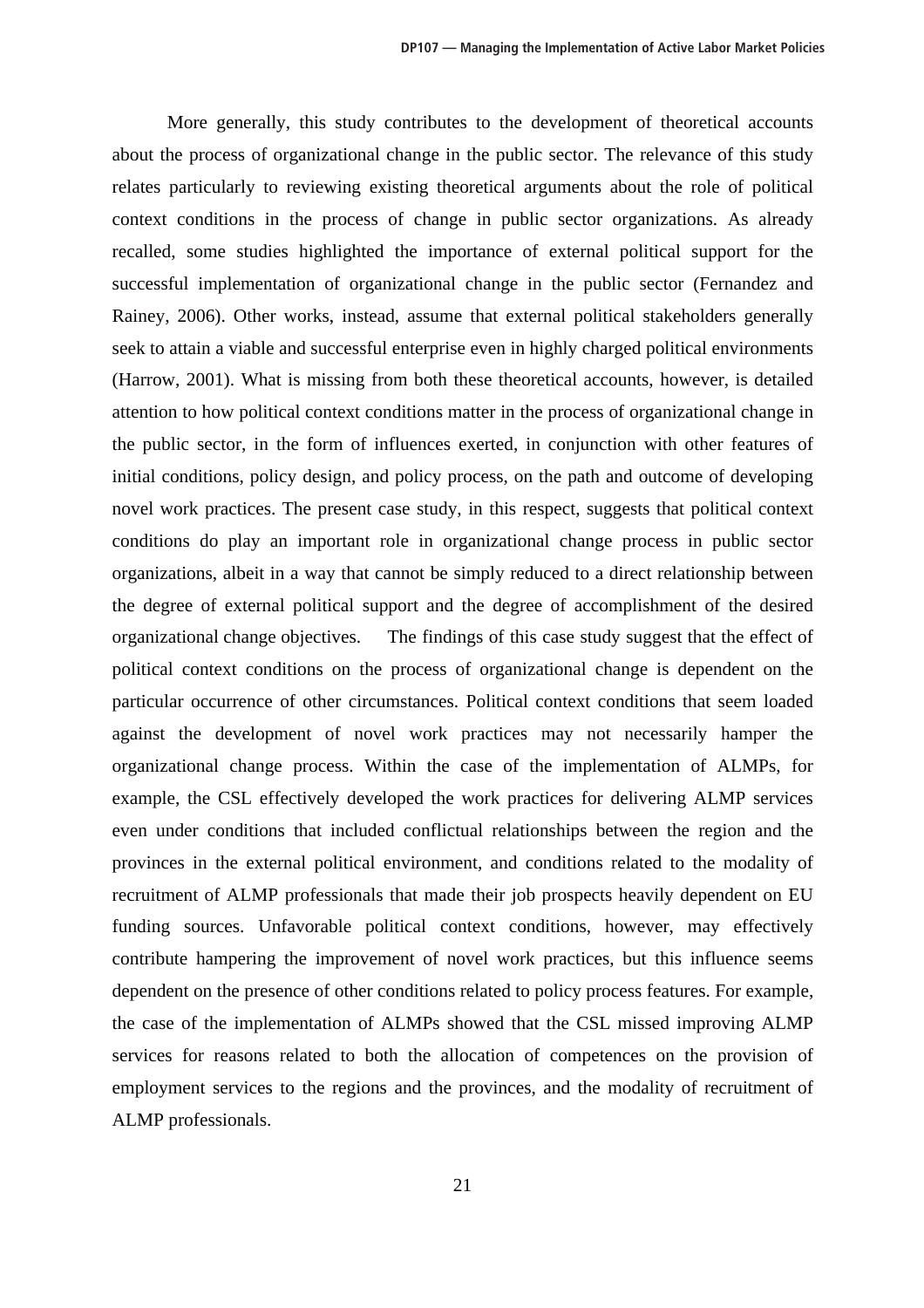## **REFERENCES**

Abbott, A. (2001) *Time Matters* Chicago, IL: University of Chicago Press.

Argyris, C. (1982) *Reasoning, Learning, and Action: Individual and Organizational,* San Francisco, CA: Jossey-Bass.

Argyris, C. and D. A. Schön (1996) *Organizational Learning: A Theory of Action Perspective,* Reading, MA: Addison-Wesley.

Armenakis, A. A. and A. G. Bedeian (1999) Organizational Change: A Review of Theory and Research in the 1990s. *Journal of Management*, 25(3): pp293-315.

Barnett, W. P. and G. R. Carroll (1995) Modeling Internal Organizational Change. *Annual Review of Sociology*, 21: pp217-236.

Barzelay, M. and Gallego, R. (2006) From 'New Institutionalism' to 'Institutional Processualism': Advancing Knowledge about Public Management Policy Change. *Governance*, 19(4): pp531-557.

Bennett, A. and George, A. L. (1997) Process Tracing in Case Study Research. Paper presented at the MacArthur Foundation Workshop on Case Study Methods, Belfer Center for Science and International Affairs (BCSIA), Harvard University, October 17-19.

Betcherman, G., Karina O. and A. Dar (2004) Impacts of Active Labor Market Programs: New Evidence from Evaluations with Particular Attention to Developing and Transition Countries. *Social Protection Discussion Paper Series* No. 0402. Washington, DC: The World Bank.

Boeri, T. and M. C. Burda (1996) Active labor market policies, job matching and the Czech miracle. *European Economic Review* 40 (3-5): pp805-817.

Brown, K., J. Waterhouse and C. Flynn (2003) Change Management Practices - Is A Hybrid Model A Better Alternative For Public Sector Agencies? *International Journal of Public Sector Management* 16(3): pp230-241.

Bryson, J. M. and S. R. Anderson (2000) Applying Large-Group Interaction Methods in the Planning and Implementation of Major Change Efforts. *Public Administration Review,* 60(2): pp143-162.

Burke, W. W. (2002) *Organization Change: Theory and Practice,* Thousand Oaks, CA: Sage Publications.

Butera & Partners (2002) *Un modello organizzativo per i nuovi Centri per l'Impiego,* Rome: Butera & Partners.

Cahuc, P. and T. Le Barbanchon (2008) Labor Market Policy Evaluation in Equilibrium: Some Lessons of the Job Search and Matching Models. *Working paper No. 2008-40*. Paris: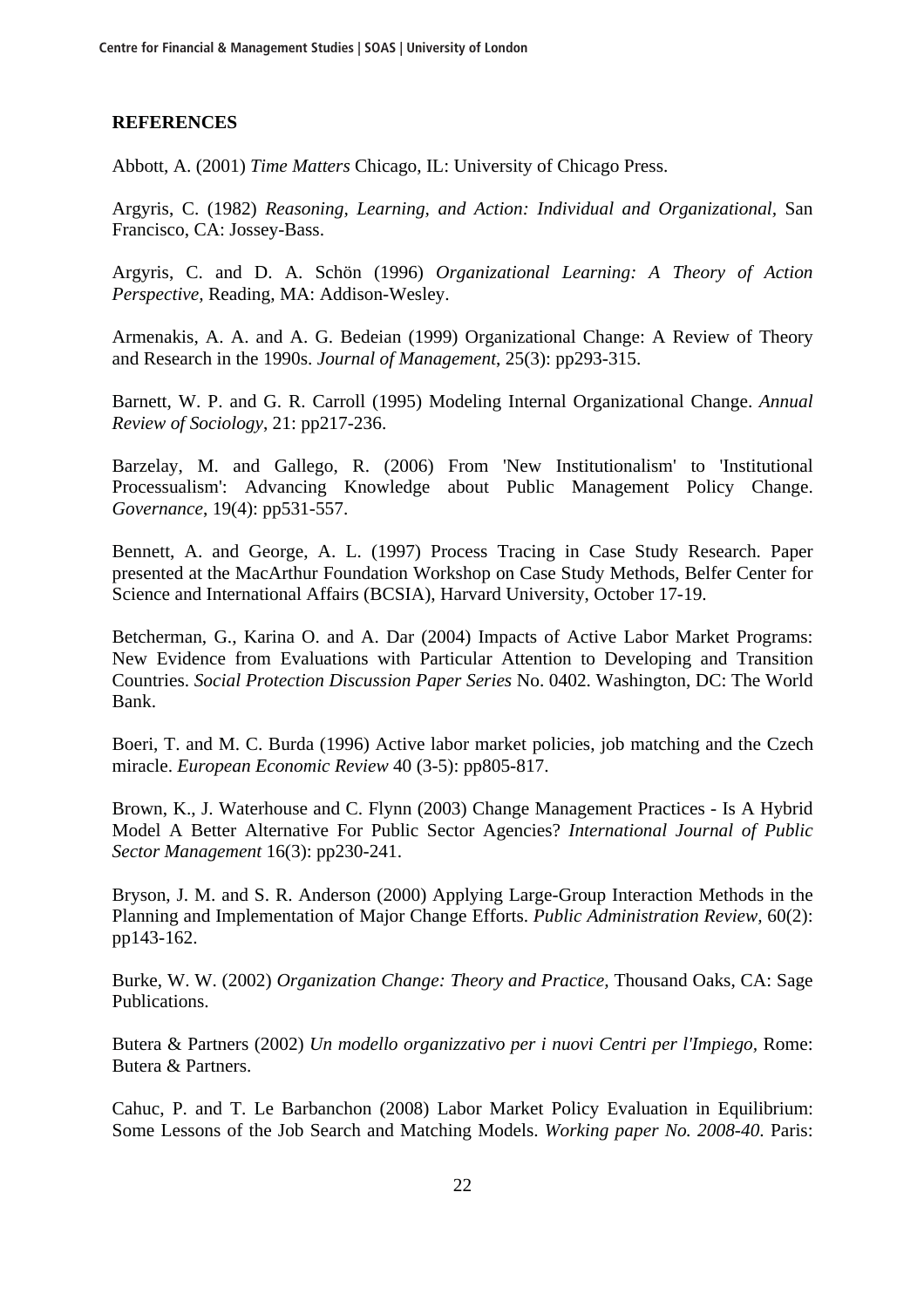Ecole Polythechnique Centre National del la Recherche Scientifique.

Calmfors, L. (1994) Active Labour Market Policy and Unemployment – A Framework for the Analysis of Crucial Design Features. *OECD Economic Studies No. 22 (Spring)*. Paris: OECD.

Carnall, C. (1995) *Managing Change in Organizations,* New York: Prentice Hall.

Chackerian, R. and P. Maavima (2000), Comprehensive Administrative Reform Implementation: Moving Beyond Single Issue Implementation Research. *Journal of Public Administration Research and Theory* 11(3): pp353-77.

Coram, R. and B. Burnes (2001) Managing Organisational Change in the Public Sector - Lessons From the Privatization of the Property Service Agency. *International Journal of Public Sector Management* 14(2): pp94-110.

Davis, J. H., F. D. Schoorman and L. Donaldson (1997) Towards a Stewardship Theory of Management. *Academy of Management Review*, 22(1): pp20–48.

Dawson, P. (1994) *Organizational change: A processual approach*, London: Chapman.

Donaldson, L. and J. J. Davis (1989) CEO governance and shareholder returns: Agency theory or stewardship theory. Paper presented at the Annual Meeting of the Academy of Management, Washington, DC.

Donaldson, L. and J. J. Davis (1991) Stewardship Theory or Agency Theory: CEO Governance and Shareholder Returns. *Australian Journal of Management*, 16(1): pp49–64.

Elster, J. (1998) 'A plea for mechanisms' in P. Hedström and R. Swedberg (eds) *Social Mechanisms: An Analytical Approach to Social Theory,* 45-73. Cambridge, MA: Cambridge University Press.

EU Commission (1998) *Communication COM (1998) 641,* Brussels: EU Commission.

Fernandez, S. and H. G. Rainey (2006) Managing Successful Organizational Change in the Public Sector. *Public Administration Review* 66: pp168-176.

Fiol, C. M. and M. A. Lyles (1985) Organizational Learning. *Academy of Management Review* 10 (4): pp803–13.

Gambetta, D. (1998) 'Concatenations of Mechanisms' in P. Hedström and R. Swedberg (eds) *Social Mechanisms: An Analytic Approach to Social Theory,* 102-125*.* Cambridge, MA: Cambridge University Press.

Gaskell, G. and M. Bauer (2000) 'Towards Public Accountability: beyond Sampling, Reliability, and Validity' in G. Gaskell and M. Bauer (eds) *Qualitative Research with Image, Text, and Sound*: *A Practical Handbook,* 102-125. London: Sage. 336-350.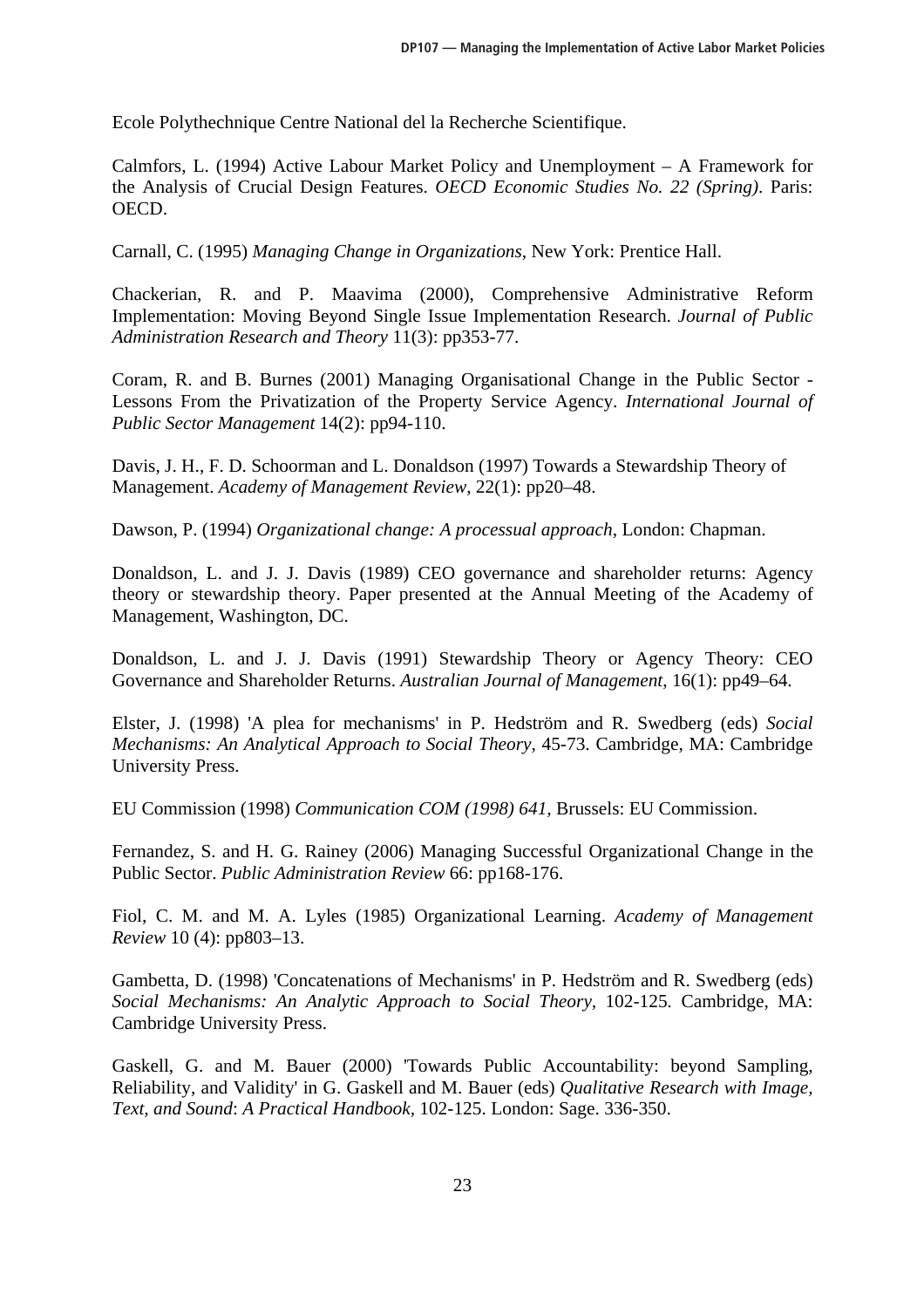George, A. L. (1979) 'Case Studies and Theory Development: The Method of Structured, Focused Comparison' in P. G. Lauren (ed.) *Diplomacy: New Approaches in History, Theory and Policy, 43-68.* New York: Free Press.

George, A. L. and A. Bennett (2005) *Case Studies and Theory Development in the Social Sciences,* Cambridge, MA: MIT Press.

Hannan, M. T. and J. Freeman (1984) Structural Inertia and Organizational Change. *American Sociological Review*, 49(2): pp149-164.

Harrow, J. (2001) Capacity Building as a Public Management Goal: Myth, Magic or the Main Chance? *Public Management Review,* 3(2): pp209-230.

Hedström, P. (2005) *Dissecting the Social: On the Principles of Analytical Sociology,*  Cambridge, UK: Cambridge University Press.

Hedström, P. and R. Swedberg (eds) (1998) *Social Mechanisms: An Analytic Approach to Social Theory,* Cambridge, MA: Cambridge University Press.

Hood, C., M. Huby and A. Dunsire (1985) Scale Economies and Iron Laws: Mergers and Demergers in Whitehall 1971-1984. *Public Administration,* 63(1): pp61-78.

Hujer, R., U. Blien, M. Caliendo and C. Zeiss (2006) Macroeconometric Evaluation of Active Labour Market Policies in Germany: A Dynamic Panel Approach Using Regional Data. *The European Labour Market: AIEL Series in Labour Economics,* pp287-309.

Hult, K. M. (1987) *Agency Merger and Bureaucratic Redesign,* Pittsburgh, PA: University of Pittsburgh Press.

Kelman, S. (2005) *Unleashing Change: A Study of Organizational Renewal in Government,*  Washington, DC: Brookings Institution Press.

Lawrence, P. R. and J. W. Lorsch (1967) *Organization and Environment: Managing Differentiation and Integration,* Cambridge, MA: harvard University Press.

Layard, R., S. Nickell and R. Jackman (1991) *Unemployment: Macroeconomic Performance and the Labour Market,* Oxford: Oxford University Press.

Levitt, B. and J. G. March (1988) Organizational Learning. *Annual Review of Sociology,* 14: pp319-340.

Lundin, M. and P. Skedinger (2000) Decentralisation of active labour market policy: The case of Swedish local employment service committees. *Working paper No. 6*. Uppsala, Sweden: IFAU – Office of Labour Market Policy Evaluation.

Mahler, J. (1997) Influences of Organizational Culture in Learning in Public Agencies. *Journal of Public Administration Research and Theory, 7(4): pp519–40.*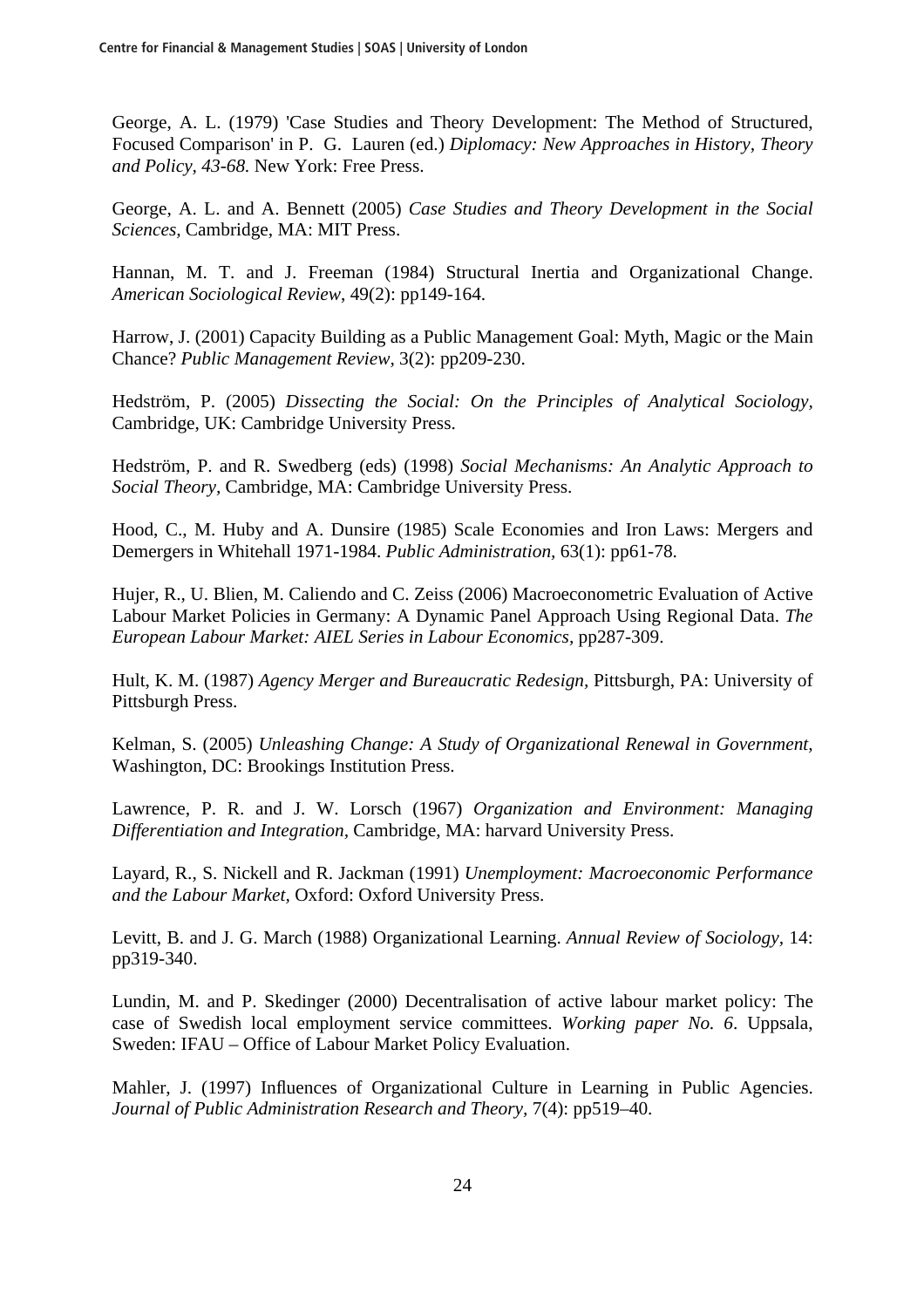Mahoney, J. (2000) "Path Dependence in Historical Sociology", *Theory and Society*, 29(4): pp507-548.

Mahoney, J. (2003) Tentative Answers to Questions about Causal Mechanisms. Paper presented at the annual meeting of the American Political Science Association, Philadelphia, PA, August 28.

March, J. (1981) Footnotes to Organizational Change. *Administrative Science Quarterly*, 26(4): pp563-577.

Martin, J. P. (2000) *What Works among Active Labour Market Policies: Evidence from OECD Countries' Experiences*. OECD Economic Studies No. 30 2000/I. Paris: OECD.

McAdam, D., S. G. Tarrow and C. Tilly (2001) *Dynamics of Contention,* Cambridge, UK: Cambridge University Press.

Merton, R. K. (1968) *Social Theory and Social Structure,* New York: The Free Press.

Moynihan, D. P. (2005) Goal-Based Learning and the Future of Performance Management. *Public Administration Review* 65 (2): pp203–16.

OECD (2003) Benefits and Employment, Friend or Foe? Interactions between Passive and Active Social Programmes. *OECD Employment Outlook: Towards More and Better Jobs* 171-235. Paris: OECD.

Petrongolo, B. and C. A. Pissarides (2000) *Looking Into the Black Box: A Survey of the Matching Function,* London: Centre for Economic Performance, London School of Economics and Political Science.

Pettigrew, A. M. (1997) What Is a Processual Analysis? *Scandinavian Journal of Management*, 13: pp337-348.

Pettigrew, A. M., R. W. Woodman and K. S. Cameron (2001) Studying Organizational Change and Development: Challenges for Future Research. *The Academy of Management Journal*, 44(4): pp697-713.

Pierson, P. (2000) Increasing Returns, Path Dependence, and the Study of Politics. *The American Political Science Review*, 94(2): pp251-267.

Pierson, P. (2004) *Politics in Time. History, Institutions, and Social Analysis,* Princeton, NJ: Princeton University Press.

Pollitt, C. (1984) *Manipulating the Machine: Changing the Pattern of Ministerial Departments 1960-83,* Hemel Hempstead: Allen and Unwin.

Pruna, M. L. (2011) *Mercato del Lavoro in Sardegna: Rapporto 2011,* Cagliari, Italy: CUEC.

Ragin, C. C. and H. S. Becker (1992) *What is a Case? Exploring the Foundations of Social*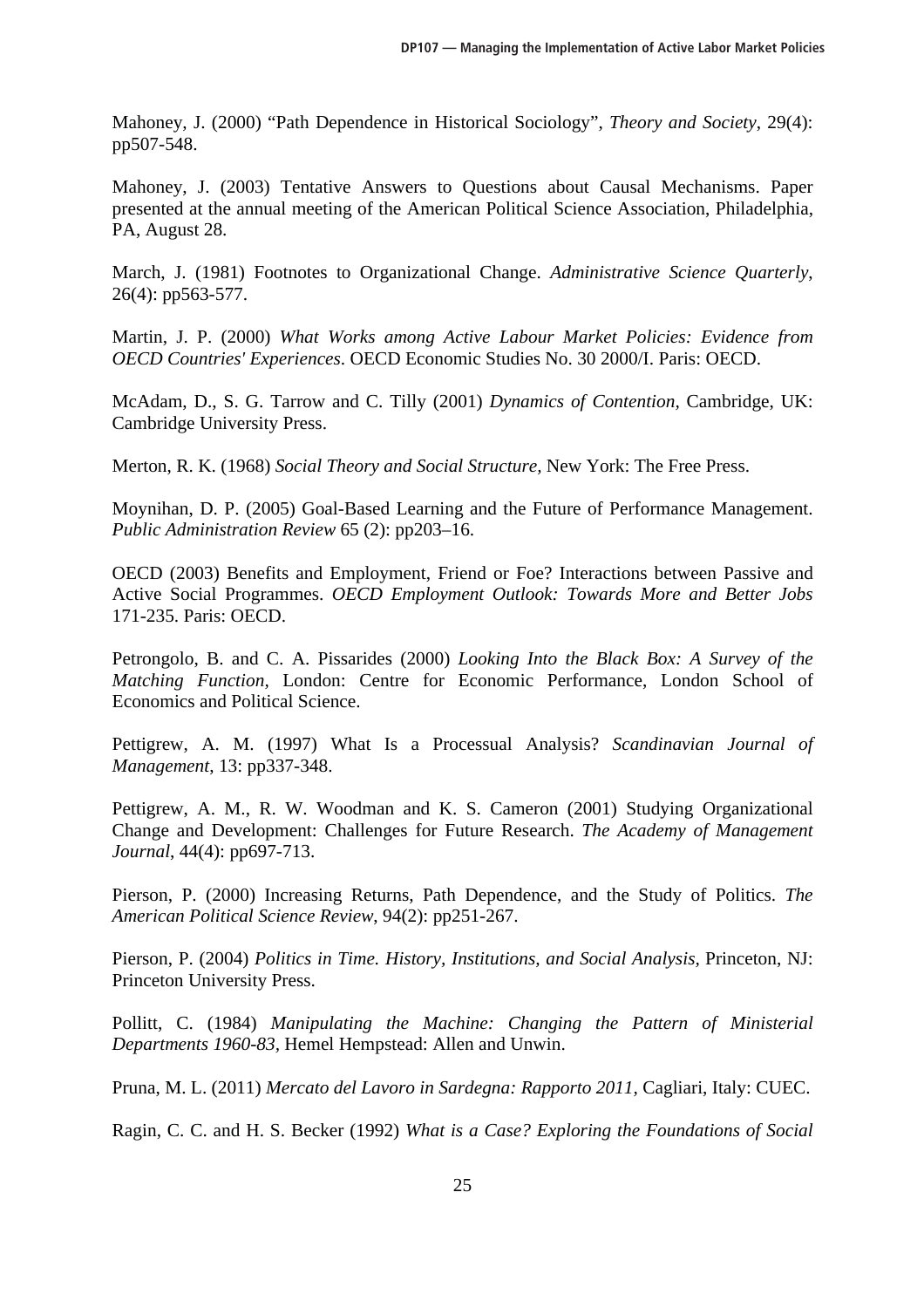*Inquiry,* Cambridge, MA: Cambridge University Press.

Rogerson, R., R. Shimer and R. Wright (2004) Search-Theoretic Models of the Labor Market: A Survey. *NBER Working Paper Series No. 10655*. Cambridge, MA: National Bureau of Economic Research.

Schelling, T. C. (1998) 'Social Mechanisms and Social Dynamics' in P. Hedström and R. Swedberg (eds) *Social Mechanisms: An Analytic Approach to Social Theory,* 32-44. Cambridge, MA: Cambridge University Press.

Singh, J. V., D. J. Tucker and R. J. House (1986) Organizational Legitimacy and the Liability of Newness. *Administrative Science Quarterly* 31: pp171-193.

Stake, R. E. (1995) *The Art of Case Study Research,* Thousand Oaks, CA: Sage.

Thomas, C. W. (1993) Reorganizing Public Organizations: Alternatives, Objectives, and Evidence. *Journal of Public Administration Research and Theory*, 3(4): pp457-486.

Weick, K. E. and R. E. Quinn (1999) Organizational Change and Development. *Annual Review of Psychology*, 50: pp361-386.

Wenger, E. (2007) *Communities of Practice: Learning, Meaning, and Identity,* Cambridge, MA: Cambridge University Press.

Wise, L. R. (2002) Public Management Reform: Competing Drivers of Change. *Public Administration Review* 62(5): pp555-567.

Yin, R. (2003) *Case Study Research. Design and Methods,* London: Sage.